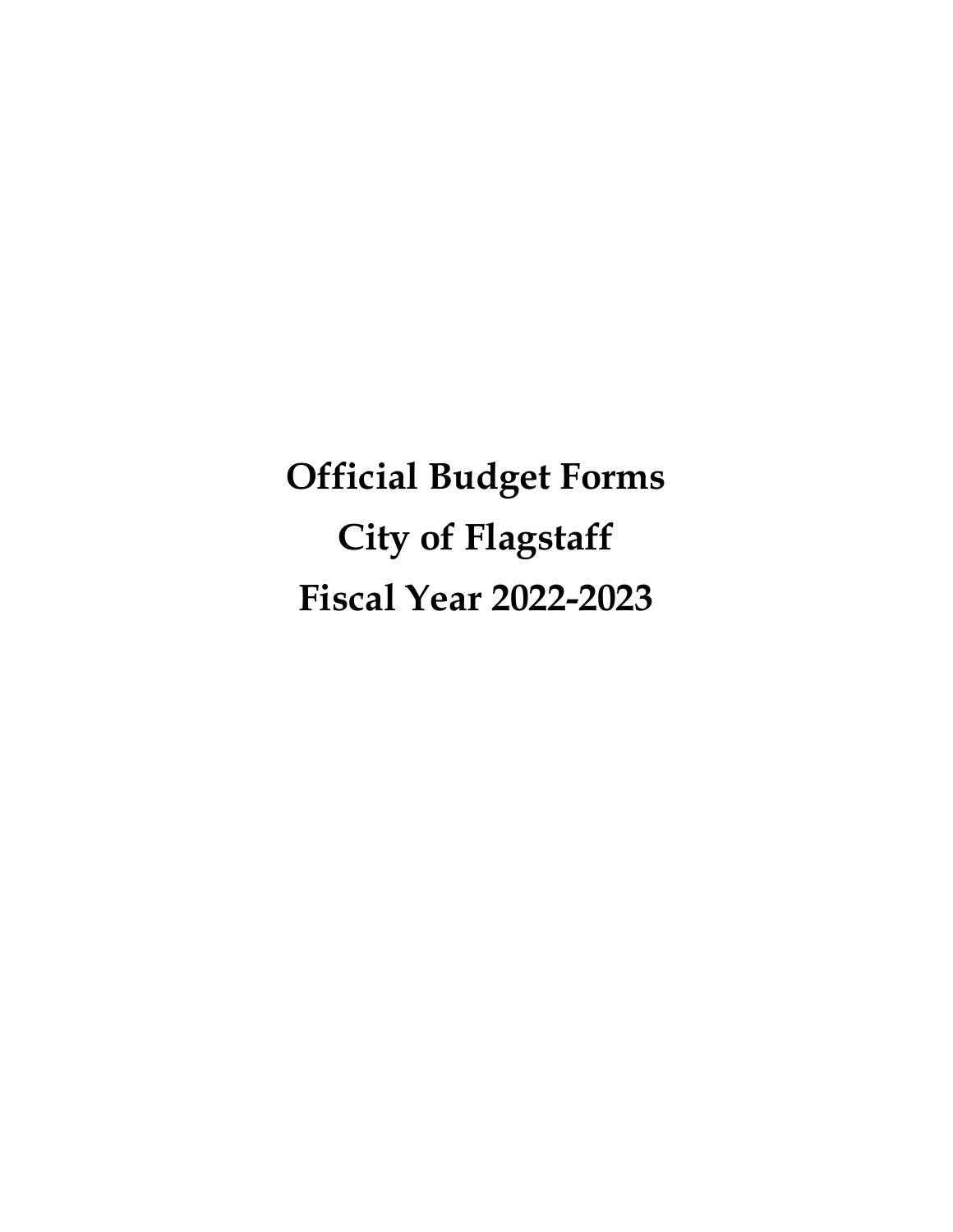# **City of Flagstaff**

# **Table of Contents**

# **Fiscal Year 2022-2023**

Resolution for the Adoption of the Budget

- Schedule A Summary schedule of Estimated Revenues and Expenditures/Expenses
- Schedule B Tax Levy and Tax Rate Information
- Schedule C Revenues Other Than Property Taxes
- Schedule D Other Financing Sources/(Uses) and Interfund Transfers
- Schedule E Expenditures/Expenses by Fund
- Schedule F Expenditures/Expenses by Division (as applicable)
- Schedule G Full-Time Employees and Personnel Compensation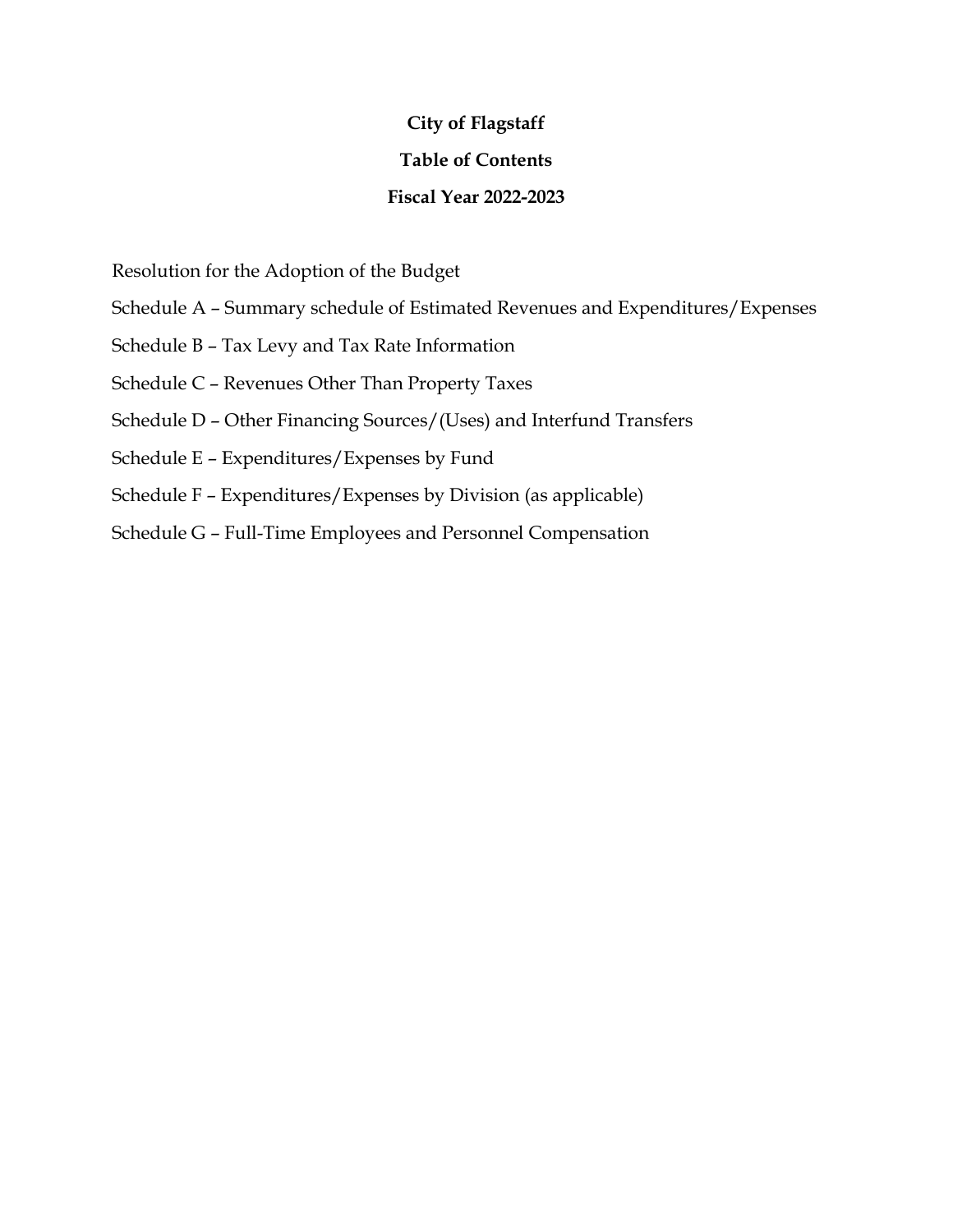#### City of Flagstaff Summary Schedule of Estimated Revenues and Expenditures/Expenses Fiscal Year 2022-2023

#### The final opportunity for public input on the City of Flagstaff Fiscal Year 2022-2023 budget will occur on June 21, 2022 at the 3:00 PM City Council meeting The budget may be reviewed at the City of Flagstaff in the City Clerks Office, 211 West Aspen Avenue, Flagstaff, AZ 86001 or the official website "flagstaff.az.gov" or by request

|                                                          | S |                 |                          |                       |                          | Funds             |                     |                                  |                    |
|----------------------------------------------------------|---|-----------------|--------------------------|-----------------------|--------------------------|-------------------|---------------------|----------------------------------|--------------------|
| Fiscal<br>Year                                           | c | General<br>Fund | Special Revenue<br>Funds | Debt Service<br>Funds | Capital Project<br>Funds | Permanent<br>Fund | Enterprise<br>Funds | <b>Internal Service</b><br>Funds | Total<br>All Funds |
| Adopted/Adjusted Budgeted Expenditures/Expenses*<br>2022 | E | 84,806,756      | 119,155,119              | 16,586,292            | 39,992,545               | $\Omega$          | 128,277,922         |                                  | 388,818,634        |
| Actual Expenditures/Expenses**<br>2022                   | E | 69,819,779      | 47,405,364               | 16,586,292            | 1,071,882                | £                 | 74,401,830          |                                  | 209, 285, 147      |
| Fund Balance/Net Position at July 1***<br>2023           |   | 62,133,123      | 99,360,314               | 22,056,547            | 4,333,846                | 390,260           | 98,770,623          | $\Omega$                         | 287,044,713        |
| Primary Property Tax Levy<br>2023                        | B | 7,133,686       | $\Omega$                 | $\Omega$              | $\Omega$                 |                   | 0                   | $\Omega$                         | 7,133,686          |
| Secondary Property Tax Levy<br>2023                      | B | $\Omega$        |                          | 8,206,714             | $\Omega$                 |                   | $\Omega$            | $\Omega$                         | 8,206,714          |
| Estimated Revenues Other than Property Taxes<br>2023     | C | 90,930,312      | 74,664,533               | 111,000               | 2,260,013                | 14,611            | 122,201,234         | $\Omega$                         | 290,181,703        |
| Other Financing Sources<br>2023                          | D | 1,300,000       | 17,200,000               | $\Omega$              | 42,303,708               | $\sqrt{ }$        | 27,900,000          | $\Omega$                         | 88,703,708         |
| Other Financing (Uses)<br>2023                           | D | £               |                          |                       | $\Omega$                 | $\Omega$          | n                   | $\Omega$                         |                    |
| Interfund Transfers In<br>2023                           | D | 5,664,338       | 25,711,376               | 17,500,376            | 210,500                  | $\Omega$          | 3,314,224           | $\Omega$                         | 52,400,814         |
| Interfund Transfers (Out)<br>2023                        | D | 12,436,971      | 26,961,259               | 8,302,508             | $\Omega$                 | $\Omega$          | 4,700,076           |                                  | 52,400,814         |
| Reduction for Amounts Not Available<br>2023              |   |                 |                          |                       |                          |                   |                     |                                  |                    |
| Amounts for Future Debt Retirement<br>Less:              |   |                 |                          |                       |                          |                   |                     |                                  |                    |
|                                                          |   |                 |                          |                       |                          |                   |                     |                                  |                    |
|                                                          |   |                 |                          |                       |                          |                   |                     |                                  |                    |
|                                                          |   |                 |                          |                       |                          |                   |                     |                                  |                    |
| <b>Total Financial Resources Available</b><br>2023       |   | 154,724,488     | 189,974,964              | 39,572,129            | 49,108,067               | 404,871           | 247,486,005         |                                  | 681,270,524        |
| 2023<br>Budgeted Expenditures/Expenses                   | E | 121,529,793     | 152,815,463              | 17,500,376            | 49,108,067               | $\theta$          | 199,934,096         |                                  | 540,887,795        |

4. Less: Estimated Exclusions

6. EEC Expenditure Limitation

Expenditure Limitation Comparison 2022 2023 2023<br>1. Budgeted Expenditures/Expenses 388,818,634 \$ 540,887,795 388,818,634 \$ 540,887,795 2. Add/Subtract: Estimated Net Reconciling Items <sup>0</sup> <sup>0</sup> 3. Budgeted Expenditures/Expenses Adjusted for Reconciling Items 540,887,795 388,818,634 540,887,795 330,007,849 540,887,795 330,007,849 540,887,795 330,007,849 540,887,795 330,007,849 5. Amount Subject to the Expenditure Limitation and the Expenditure Limitation and the Expenditure Limitation and the Expenditure Limitation and the Superbox of the Expenditure Limitation and the Superbox of the Superbox o

The city/town does not levy property taxes and does not have special assessment districts for which property taxes are levied. Therefore, Schedule B has been omitted.

\*Includes expenditure/expense adjustments approved in the current year from Schedule E.

 \*\*Includes actual amounts as of the date the proposed budget was prepared, adjusted for estimated activity for the remainder of the fiscal year.

\*\*\* Amounts on this line represent fund balance/net position amounts except for amounts not in spendable form (e.g., prepaids and inventories) or legally or contractually required to be maintained intact (e.g., principal o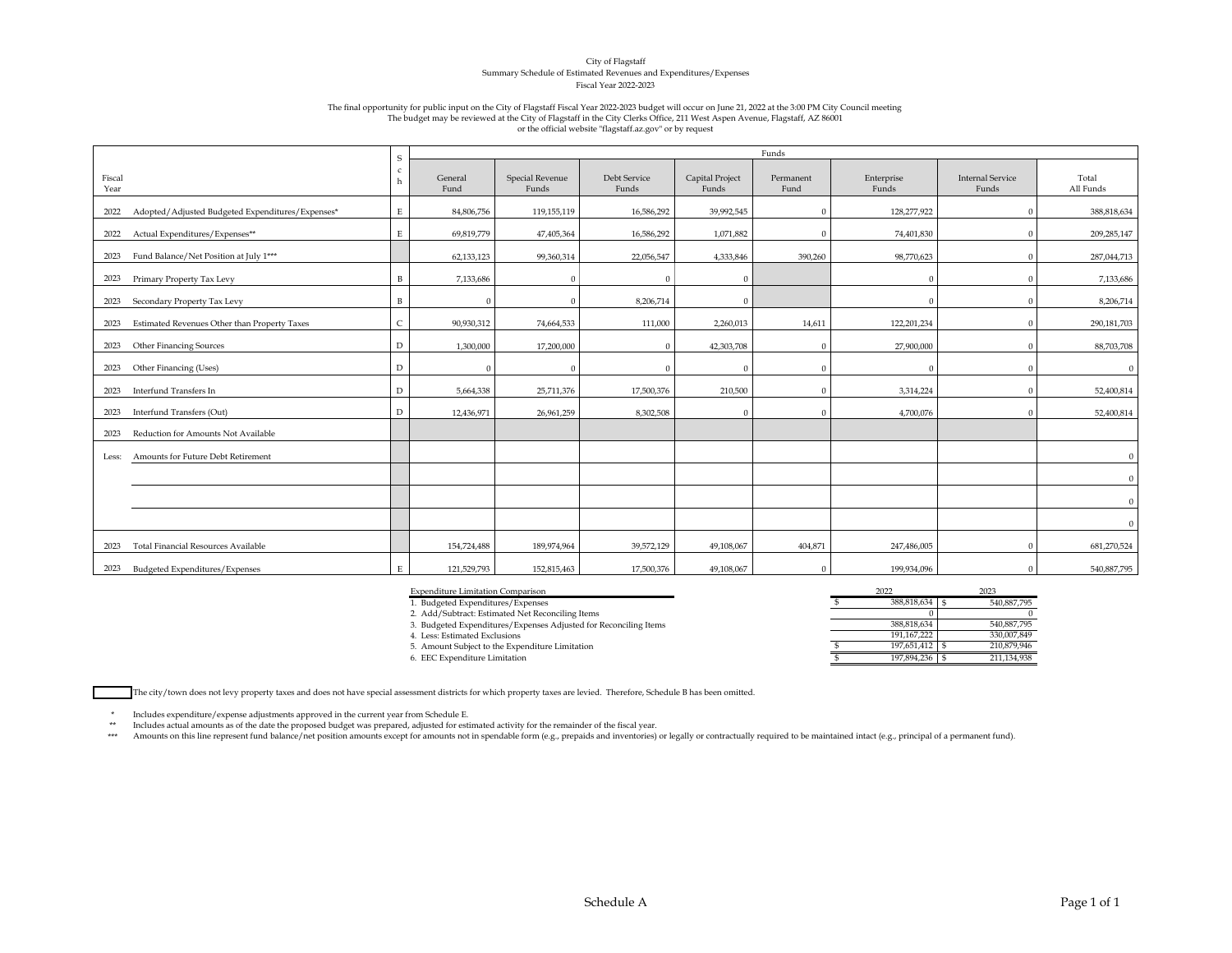# City of Flagstaff Expenditure Limitation and Tax Levy Information Fiscal Year 2022-2023

|                                                                                                                                                                                             |          | Estimate*<br>FY 2021-2022            | Budget<br>FY 2022-2023 |                                      |  |
|---------------------------------------------------------------------------------------------------------------------------------------------------------------------------------------------|----------|--------------------------------------|------------------------|--------------------------------------|--|
| <b>Expenditure Limitation</b><br>[Economic Estimates Commission]                                                                                                                            |          |                                      | \$                     | 211,134,938                          |  |
| Total Estimated Expenditures Subject to Expenditure Limitation                                                                                                                              |          |                                      |                        |                                      |  |
| 1. Maximum Allowable Primary Property Tax Levy [ARS 42-17051.A] rev<br>6/06 HB 2876                                                                                                         | \$       | 7,322,717                            | \$                     | 7,569,668                            |  |
| 2. Amount Received from Primary Property Taxation in FY 2021-2022 in<br>Excess of the Sum of that Year's Maximum Allowable Primary Property<br>Tax Levy [ARS 42-17102.A.18]                 | \$       |                                      |                        |                                      |  |
| 3. Property Tax Levy Amounts<br>A. Primary Property Taxes<br><b>B.</b> Secondary Property Taxes<br>C. Total Property Tax Levy Amount                                                        | \$<br>\$ | 7,038,663<br>7,835,974<br>14,874,637 | \$<br>\$               | 7,133,686<br>8,206,714<br>15,340,400 |  |
| 4. Property Taxes Collected (Estimated)<br>A. Primary Property Taxes:<br>(1) FY 2021-2022 Levy<br>(2) Prior Years' Levies<br>(3) Total Primary Property Taxes Collected                     | \$       | 6,938,663<br>100,000<br>7,038,663    |                        |                                      |  |
| B. Secondary Property Taxes:<br>(1) FY 2021-2022 Levy<br>(2) Total Secondary Property Taxes Collected                                                                                       | \$       | 7,835,974<br>7,835,974<br>14,874,637 |                        |                                      |  |
| C. Total Property Taxes Collected<br>5. Property Tax Rates<br>A. City of Flagstaff Tax Rate:<br>(1) Primary Property Tax Rate<br>(2) Secondary Property Tax Rate<br>(3) Total City Tax Rate |          | 0.7186<br>0.8000<br>1.5186           |                        | 0.6954<br>0.8000<br>1.4954           |  |

B. Special Assessment District Tax Rates:

As of the date of the proposed budget, the City was operating one special assessment district for which secondary property taxes are levied. For information pertaining to this district and its tax rates, please contact the City Finance section.

\* Includes actual property taxes collected as of the date the proposed budget was prepared plus estimated property tax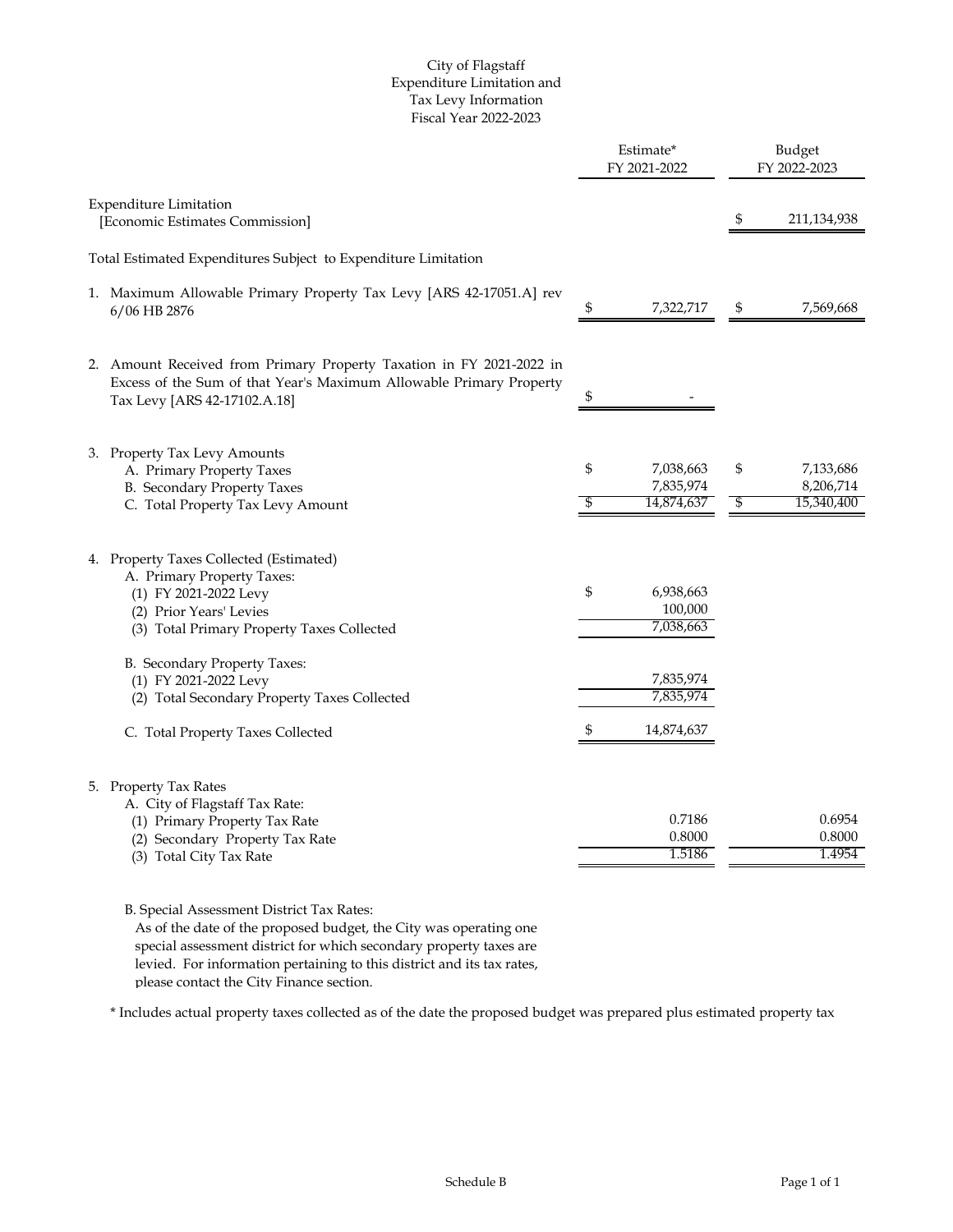| Source of Revenues                                         | Actual<br>Revenues<br>2020-2021 | Budgeted<br>Revenues<br>2021-2022 | Estimated<br>Revenues<br>2021-2022 | Budgeted<br>Revenues<br>2022-2023 | Change<br>(Bdgt-Bdgt)       | $\%$<br>Change    |  |
|------------------------------------------------------------|---------------------------------|-----------------------------------|------------------------------------|-----------------------------------|-----------------------------|-------------------|--|
| General Fund                                               |                                 |                                   |                                    |                                   |                             |                   |  |
| Local Taxes                                                |                                 |                                   |                                    |                                   |                             |                   |  |
| City Sales Tax                                             | \$<br>25,987,602                | 23,563,400                        | 26,574,000                         | 26,942,300                        | 3,378,900                   | 14.34%            |  |
| Franchise Tax                                              | 2,227,051                       | 2,447,298                         | 2,260,000                          | 2,282,700                         | (164, 598)                  | (6.73%)           |  |
| <b>Excise Tax</b>                                          | 135,438                         | 272,798                           | 272,798                            | 272,798                           |                             | $0.00\%$          |  |
| Licenses and Permits                                       |                                 |                                   |                                    |                                   |                             |                   |  |
| <b>Business Licenses</b>                                   | 28,676                          | 30,000                            | 30,000                             | 30,000                            |                             | $0.00\%$          |  |
| <b>Building Permits</b>                                    | 3,517,030                       | 1,868,100                         | 2,214,000                          | 1,900,000                         | 31,900                      | 1.71%             |  |
| Other Licenses and Permits                                 | 1,629,550                       | 996,880                           | 996,880                            | 997,380                           | 500                         | 0.05%             |  |
| Intergovernmental                                          |                                 |                                   |                                    |                                   |                             |                   |  |
| State Income Tax Sharing                                   | 10,723,978                      | 9,790,000                         | 10,075,700                         | 14,800,000                        | 5,010,000                   | 51.17%            |  |
| <b>State Shared Sales Tax</b>                              | 8,874,787                       | 8,285,200                         | 10,300,000                         | 10,403,000                        | 2,117,800                   | 25.56%            |  |
| Auto Lieu Tax                                              | 4,169,172                       | 3,718,300                         | 4,011,000                          | 4,011,000                         | 292,700                     | 7.87%             |  |
| <b>Federal Grants</b>                                      | 1,130,718                       | 3,269,668                         | 2,849,157                          | 17,177,243                        | 13,907,575                  | 425.35%           |  |
| State/Local Grants                                         | 1,200,444                       | 3,071,419                         | 2,150,965                          | 3,988,076                         | 916,657                     | 29.84%            |  |
| Local Intergovernmental Agreements<br>Charges for Services | 1,204,117                       | 1,154,418                         | 1,154,418                          | 1,098,718                         | (55,700)                    | $(4.82\%)$        |  |
| <b>Community Development</b>                               | 1,278,201                       | 745,500                           | 745,500                            | 745,000                           | (500)                       | $(0.07\%)$        |  |
| Parks and Recreation                                       | 132,668                         | 542,870                           | 542,870                            | 1,082,870                         | 540,000                     | 99.47%            |  |
| <b>Public Safety</b>                                       | 840,369                         | 745,780                           | 745,780                            | 750,097                           | 4,317                       | 0.58%             |  |
| Cemetery/General Government                                | 277,879                         | 184,741                           | 184,741                            | 186,563                           | 1,822                       | 0.99%             |  |
| Fines and Forfeits                                         | 932,593                         | 1,145,194                         | 1,145,194                          | 1,429,499                         | 284,305                     | 24.83%            |  |
| Rents                                                      | 1,094,906                       | 1,154,008                         | 993,697                            | 1,654,569                         | 500,561                     | 43.38%            |  |
| <b>Investment Earnings</b>                                 | 909,804                         | 372,426                           | 417,665                            | 423,171                           | 50,745                      | 13.63%            |  |
| Miscellaneous                                              | 1,005,100                       | 275,187                           | 821,350                            | 755,328                           | 480,141                     | 174.48%           |  |
| <b>Total General Fund</b>                                  | 67,300,083                      | 63,633,187                        | 68,485,715                         | 90,930,312                        | 27,297,125                  | 42.90%            |  |
| Special Revenue Funds                                      |                                 |                                   |                                    |                                   |                             |                   |  |
| Housing and Community Services Fund                        |                                 |                                   |                                    |                                   |                             |                   |  |
| Intergovernmental                                          |                                 |                                   |                                    |                                   |                             |                   |  |
| <b>Federal Grants</b>                                      | 1,365,160                       | 2,315,356                         | 1,060,679                          | 2,553,991                         | 238,635                     | 10.31%            |  |
| <b>State Grants</b>                                        |                                 | 900,000                           | 900,000                            | 780,000                           | (120,000)<br>$\overline{a}$ | (13.33%)<br>0.00% |  |
| <b>Investment Earnings</b><br>Miscellaneous                | 8,827<br>993,228                | 4,000                             | 6,318<br>257,142                   | 4,000                             |                             | $0.00\%$          |  |
| Total Housing and Comm Svcs Fund                           | 2,367,215                       | 3,219,356                         | 2,224,139                          | 3,337,991                         | 118,635                     | 3.69%             |  |
| <b>COVID Relief Fund</b>                                   |                                 |                                   |                                    |                                   |                             |                   |  |
| Intergovernmental                                          |                                 |                                   |                                    |                                   |                             |                   |  |
| <b>Federal Grants</b>                                      | 1,934,046                       | 15,238,257                        | 15,238,257                         |                                   | (15, 238, 257)              | $(100.00\%)$      |  |
| Total COVID Relief Fund                                    | 1,934,046                       | 15,238,257                        | 15,238,257                         |                                   | (15, 238, 257)              | $(100.00\%)$      |  |
| Library Fund                                               |                                 |                                   |                                    |                                   |                             |                   |  |
| Intergovernmental                                          |                                 |                                   |                                    |                                   |                             |                   |  |
| <b>Federal Grants</b>                                      | 41,120                          | 45,000                            | 45,000                             | 100,000                           | 55,000                      | 122.22%           |  |
| State/Local Grants                                         | 25,000                          | $\overline{\phantom{a}}$          | $\overline{\phantom{a}}$           | $\overline{\phantom{a}}$          |                             | 0.00%             |  |
| Library District Taxes                                     | 3,837,589                       | 3,836,302                         | 3,836,302                          | 4,006,938                         | 170,636                     | 4.45%             |  |
| Miscellaneous                                              | 35,779                          | 41,000                            | 41,000                             | 41,000                            | $\overline{\phantom{a}}$    | $0.00\%$          |  |
| <b>Investment Earnings</b>                                 | 66,165                          | 39,529                            | 39,529                             | 39,727                            | 198                         | 0.50%             |  |
| Total Library Fund                                         | 4,005,653                       | 3,961,831                         | 3,961,831                          | 4,187,665                         | 225,834                     | 5.70%             |  |
| Highway User Revenue Fund                                  |                                 |                                   |                                    |                                   |                             |                   |  |
| Intergovernmental                                          |                                 |                                   |                                    |                                   |                             |                   |  |
| Highway User Tax                                           | 9,191,151                       | 8,556,425                         | 9,374,974                          | 9,539,036                         | 982,611                     | 11.48%            |  |
| Licenses and Permits                                       | 157,743                         | $\overline{\phantom{a}}$          |                                    | $\frac{1}{2}$                     | $\overline{\phantom{a}}$    | $0.00\%$          |  |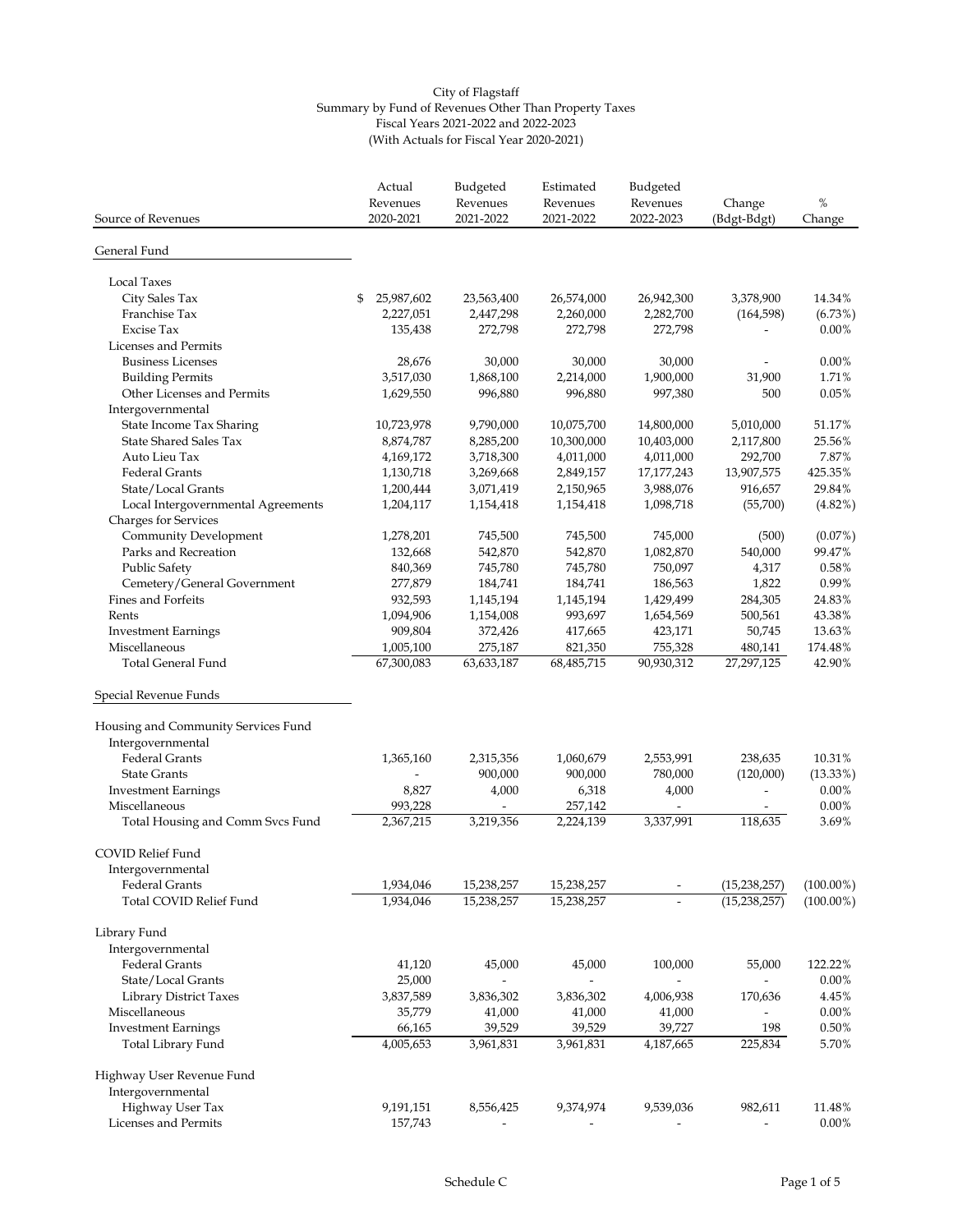|                                         | Actual     | Budgeted                 | Estimated                         | Budgeted                 |                          |              |
|-----------------------------------------|------------|--------------------------|-----------------------------------|--------------------------|--------------------------|--------------|
|                                         | Revenues   | Revenues                 | Revenues                          | Revenues                 | Change                   | $\%$         |
| Source of Revenues                      | 2020-2021  | 2021-2022                | 2021-2022                         | 2022-2023                | (Bdgt-Bdgt)              | Change       |
| Highway User Revenue Fund (Continued)   |            |                          |                                   |                          |                          |              |
| Marijuana Excise Tax                    | \$         | 80,000                   |                                   |                          | (80,000)                 | $(100.00\%)$ |
| <b>Investment Earnings</b>              | 53,836     | 40,000                   | 46,000                            | 55,000                   | 15,000                   | 37.50%       |
| Miscellaneous                           | 95,319     | 1,790,000                | $\overline{\phantom{a}}$          | 3,440,000                | 1,650,000                | 92.18%       |
| Total Highway User Revenue Fund         | 9,498,049  | 10,466,425               | 9,420,974                         | 13,034,036               | 2,567,611                | 24.53%       |
|                                         |            |                          |                                   |                          |                          |              |
| <b>Transportation Fund</b>              |            |                          |                                   |                          |                          |              |
| Transportation Tax                      | 30,757,600 | 28,053,400               | 31,764,900                        | 32,213,900               | 4,160,500                | 14.83%       |
| Intergovernmental                       |            |                          |                                   |                          |                          |              |
| <b>Federal Grants</b>                   |            | 6,041,624                |                                   | 6,285,699                | 244,075                  | 4.04%        |
| State/Local Grants                      |            | 100,000                  |                                   |                          | (100,000)                | $(100.00\%)$ |
| <b>Investment Earnings</b>              | 379,586    | 239,000                  | 251,000                           | 258,000                  | 19,000                   | 7.95%        |
| Miscellaneous                           | 274,067    | 546,458                  |                                   | 546,458                  |                          | 0.00%        |
| <b>Total Transportation Fund</b>        | 31,411,253 | 34,980,482               | 32,015,900                        | 39,304,057               | 4,323,575                | 12.36%       |
|                                         |            |                          |                                   |                          |                          |              |
| FUTS Fund<br><b>Investment Earnings</b> | 19,698     | 8,000                    | 8,000                             |                          | (8,000)                  | $(100.00\%)$ |
| <b>Total FUTS Fund</b>                  | 19.698     | 8,000                    | 8,000                             |                          |                          |              |
|                                         |            |                          |                                   |                          | (8,000)                  | $(100.00\%)$ |
| <b>Beautification Fund</b>              |            |                          |                                   |                          |                          |              |
| BBB Tax                                 | 1,809,530  | 1,756,700                | 1,990,000                         | 2,029,800                | 273,100                  | 15.55%       |
| Intergovernmental                       |            |                          |                                   |                          |                          |              |
| Federal Grants                          |            | 50,000                   | 50,000                            |                          | (50,000)                 | $(100.00\%)$ |
| <b>Investment Earnings</b>              | 65,593     | 38,000                   | 38,000                            | 44,000                   | 6,000                    | 15.79%       |
| Miscellaneous                           | 3,575      | $\overline{\phantom{a}}$ | $\overline{\phantom{a}}$          |                          | $\overline{\phantom{a}}$ | 0.00%        |
| <b>Total Beautification Fund</b>        | 1,878,698  | 1,844,700                | 2,078,000                         | 2,073,800                | 229,100                  | 12.42%       |
|                                         |            |                          |                                   |                          |                          |              |
| Economic Development Fund               |            |                          |                                   |                          |                          |              |
| <b>BBB</b> Tax                          | 860,205    | 834,400                  | 945,250                           | 964,200                  | 129,800                  | 15.56%       |
| <b>Investment Earnings</b>              | 4,371      | 6,437                    | 8,172                             | 11,677                   | 5,240                    | 81.40%       |
| Rents                                   | 321,090    | 380,686                  | 380,686                           | 403,100                  | 22,414                   | 5.89%        |
| Miscellaneous                           | 50         | $\overline{\phantom{a}}$ | $\overline{\phantom{a}}$          | $\overline{\phantom{a}}$ | $\overline{\phantom{a}}$ | 0.00%        |
| Total Economic Development Fund         | 1,185,716  | 1,221,523                | 1,334,108                         | 1,378,977                | 157,454                  | 12.89%       |
| <b>Tourism Fund</b>                     |            |                          |                                   |                          |                          |              |
| <b>BBB</b> Tax                          | 2,716,233  | 2,635,000                | 2,985,000                         | 3,044,700                | 409,700                  | 15.55%       |
| <b>Retail Sales</b>                     | 121,860    | 124,594                  | 124,594                           | 125,840                  | 1,246                    | 1.00%        |
| <b>Investment Earnings</b>              | 9,393      | 2,778                    | 2,778                             | 7,594                    | 4,816                    | 173.36%      |
| Miscellaneous                           | 17,980     | 16,026                   | 16,026                            | 16,186                   | 160                      | 1.00%        |
| Total Tourism Fund                      | 2,865,466  | 2,778,398                | 3,128,398                         | 3,194,320                | 415,922                  | 14.97%       |
|                                         |            |                          |                                   |                          |                          |              |
| Arts and Science Fund                   |            |                          |                                   |                          |                          |              |
| <b>BBB</b> Tax                          | 678,089    | 658,800                  | 746,250                           | 761,200                  | 102,400                  | 15.54%       |
| <b>Investment Earnings</b>              | 7,371      | 4,000                    | 4,000                             | 5,000                    | 1,000                    | 25.00%       |
| Total Arts and Science Fund             | 685,460    | 662,800                  | 750,250                           | 766,200                  | 103,400                  | 15.60%       |
| Recreation Fund                         |            |                          |                                   |                          |                          |              |
| <b>BBB</b> Tax                          | 2,987,469  | 2,898,500                | 3,283,500                         | 3,349,200                | 450,700                  | 15.55%       |
| Intergovernmental                       |            |                          |                                   |                          |                          |              |
| <b>State Grants</b>                     |            | $\overline{\phantom{a}}$ |                                   | 300,000                  | 300,000                  | 100.00%      |
|                                         | 7,298      | 5,000                    | $\overline{\phantom{a}}$<br>5,000 |                          |                          | 20.00%       |
| <b>Investment Earnings</b>              | 2,994,767  |                          |                                   | 6,000<br>3,655,200       | 1,000                    |              |
| <b>Total Recreation Fund</b>            |            | 2,903,500                | 3,288,500                         |                          | 751,700                  | 25.89%       |
| Parking District Fund                   |            |                          |                                   |                          |                          |              |
| Parking                                 | 357,090    | 1,230,850                | 1,202,850                         | 1,225,907                | (4,943)                  | $(0.40\%)$   |
| <b>Investment Earnings</b>              | 10,836     | 13,800                   | 7,000                             | 24,000                   | 10,200                   | 73.91%       |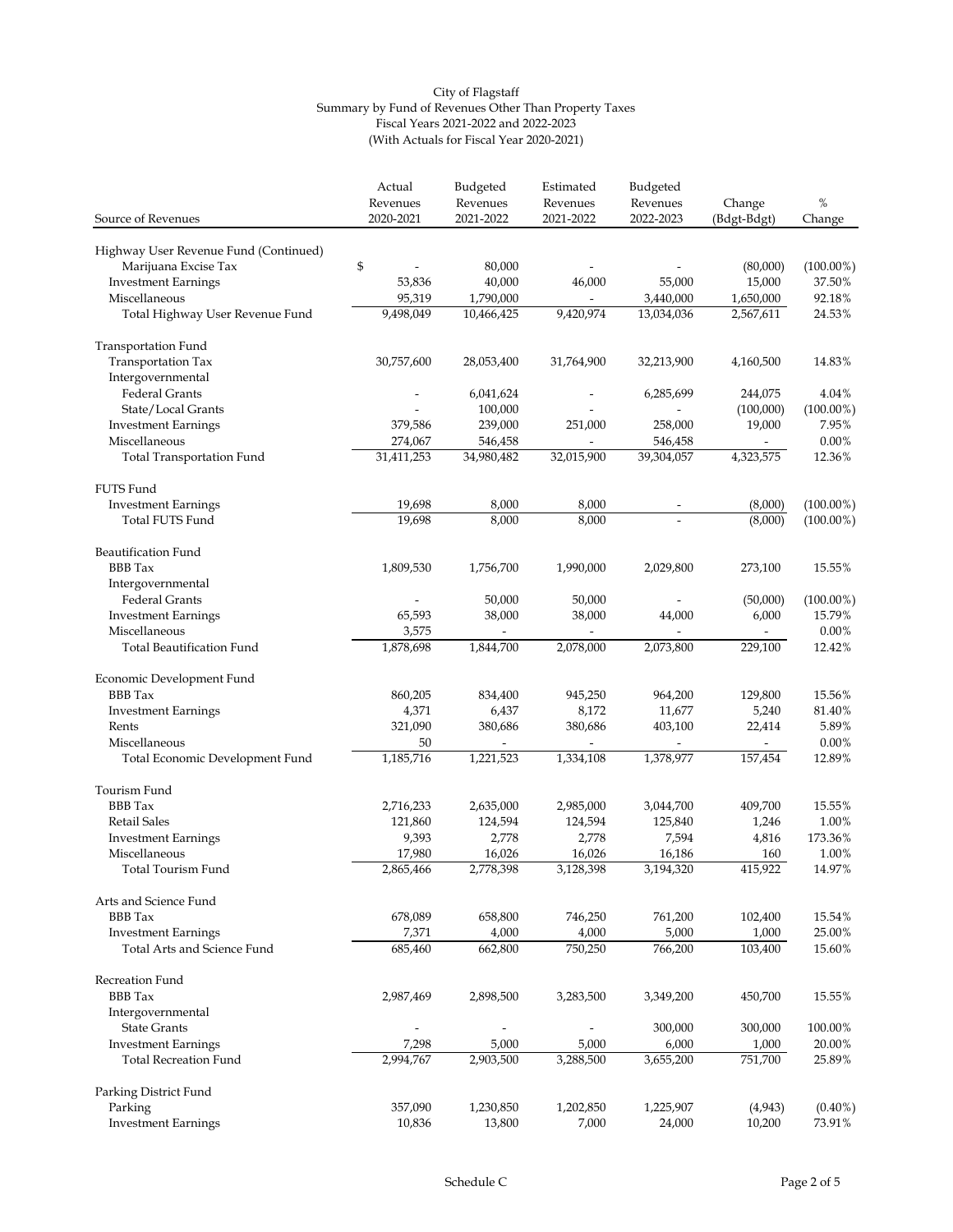| Source of Revenues<br>2020-2021<br>2021-2022<br>2021-2022<br>2022-2023<br>(Bdgt-Bdgt)<br>Parking District Fund (Continued)<br>Miscellaneous<br>0.00%<br>\$<br>1,136<br>1,244,650<br><b>Total Parking District Fund</b><br>369,062<br>1,209,850<br>1,249,907<br>5,257<br>0.42%<br>Water Resource and Infrastructure Protection (WRIP) Fund<br><b>Water Resource Protection Fee</b><br>1,240,175<br>1,228,220<br>1,239,000<br>1,277,380<br>49,160<br>Intergovernmental<br><b>Federal Grants</b><br>1,200,000<br>1,200,000<br>100.00%<br>3,863<br>5,000<br>State/Local Grants<br>5,000<br>66.67%<br><b>Investment Earnings</b><br>2,145<br>3,000<br>3,000<br>2,000<br>1,251,160<br>Total WRIP Fund<br>1,251,183<br>1,231,220<br>1,242,000<br>2,482,380<br>101.62%<br>79,761,142<br>75,900,207<br>74,664,533<br>(5,096,609)<br>Total Special Revenue Funds<br>60,466,266<br>Debt Service Funds | $\%$<br>Change |
|--------------------------------------------------------------------------------------------------------------------------------------------------------------------------------------------------------------------------------------------------------------------------------------------------------------------------------------------------------------------------------------------------------------------------------------------------------------------------------------------------------------------------------------------------------------------------------------------------------------------------------------------------------------------------------------------------------------------------------------------------------------------------------------------------------------------------------------------------------------------------------------------|----------------|
|                                                                                                                                                                                                                                                                                                                                                                                                                                                                                                                                                                                                                                                                                                                                                                                                                                                                                            |                |
|                                                                                                                                                                                                                                                                                                                                                                                                                                                                                                                                                                                                                                                                                                                                                                                                                                                                                            |                |
|                                                                                                                                                                                                                                                                                                                                                                                                                                                                                                                                                                                                                                                                                                                                                                                                                                                                                            |                |
|                                                                                                                                                                                                                                                                                                                                                                                                                                                                                                                                                                                                                                                                                                                                                                                                                                                                                            |                |
|                                                                                                                                                                                                                                                                                                                                                                                                                                                                                                                                                                                                                                                                                                                                                                                                                                                                                            |                |
|                                                                                                                                                                                                                                                                                                                                                                                                                                                                                                                                                                                                                                                                                                                                                                                                                                                                                            | 4.00%          |
|                                                                                                                                                                                                                                                                                                                                                                                                                                                                                                                                                                                                                                                                                                                                                                                                                                                                                            |                |
|                                                                                                                                                                                                                                                                                                                                                                                                                                                                                                                                                                                                                                                                                                                                                                                                                                                                                            |                |
|                                                                                                                                                                                                                                                                                                                                                                                                                                                                                                                                                                                                                                                                                                                                                                                                                                                                                            | 0.00%          |
|                                                                                                                                                                                                                                                                                                                                                                                                                                                                                                                                                                                                                                                                                                                                                                                                                                                                                            |                |
|                                                                                                                                                                                                                                                                                                                                                                                                                                                                                                                                                                                                                                                                                                                                                                                                                                                                                            |                |
|                                                                                                                                                                                                                                                                                                                                                                                                                                                                                                                                                                                                                                                                                                                                                                                                                                                                                            | $(6.39\%)$     |
|                                                                                                                                                                                                                                                                                                                                                                                                                                                                                                                                                                                                                                                                                                                                                                                                                                                                                            |                |
| Secondary Property Tax Fund                                                                                                                                                                                                                                                                                                                                                                                                                                                                                                                                                                                                                                                                                                                                                                                                                                                                |                |
| <b>Investment Earnings</b><br>36,000<br>24,642<br>36,000<br>39,000<br>3,000                                                                                                                                                                                                                                                                                                                                                                                                                                                                                                                                                                                                                                                                                                                                                                                                                | 8.33%          |
| 3,000<br>Total Secondary Property Tax Fund<br>36,000<br>36,000<br>39,000<br>24,642                                                                                                                                                                                                                                                                                                                                                                                                                                                                                                                                                                                                                                                                                                                                                                                                         | 8.33%          |
| Pension Debt Service Fund                                                                                                                                                                                                                                                                                                                                                                                                                                                                                                                                                                                                                                                                                                                                                                                                                                                                  |                |
| <b>Investment Earnings</b><br>12,445<br>71,000<br>71,000<br>72,000<br>1,000                                                                                                                                                                                                                                                                                                                                                                                                                                                                                                                                                                                                                                                                                                                                                                                                                | 1.41%          |
| 12,445<br>71,000<br>71,000<br>72,000<br>1,000<br>Total Pension Debt Service Fund                                                                                                                                                                                                                                                                                                                                                                                                                                                                                                                                                                                                                                                                                                                                                                                                           | 1.41%          |
|                                                                                                                                                                                                                                                                                                                                                                                                                                                                                                                                                                                                                                                                                                                                                                                                                                                                                            |                |
| 37,087<br>107,000<br>107,000<br>111,000<br>4,000<br><b>Total Debt Service Funds</b>                                                                                                                                                                                                                                                                                                                                                                                                                                                                                                                                                                                                                                                                                                                                                                                                        | 3.74%          |
| Permanent Funds                                                                                                                                                                                                                                                                                                                                                                                                                                                                                                                                                                                                                                                                                                                                                                                                                                                                            |                |
| Perpetual Care Fund                                                                                                                                                                                                                                                                                                                                                                                                                                                                                                                                                                                                                                                                                                                                                                                                                                                                        |                |
| Contributions<br>19,910<br>10,082<br>202<br>10,082<br>10,284                                                                                                                                                                                                                                                                                                                                                                                                                                                                                                                                                                                                                                                                                                                                                                                                                               | 2.00%          |
| 3,181<br>4,284<br>4,327<br><b>Investment Earnings</b><br>4,284<br>43                                                                                                                                                                                                                                                                                                                                                                                                                                                                                                                                                                                                                                                                                                                                                                                                                       | 1.00%          |
| 23,091<br>14,366<br>245<br>Total Perpetual Care Fund<br>14,366<br>14,611                                                                                                                                                                                                                                                                                                                                                                                                                                                                                                                                                                                                                                                                                                                                                                                                                   | 1.71%          |
| 245<br>23,091<br>14,366<br>14,366<br>14,611<br><b>Total Permanent Funds</b>                                                                                                                                                                                                                                                                                                                                                                                                                                                                                                                                                                                                                                                                                                                                                                                                                | 1.71%          |
| Capital Project Funds                                                                                                                                                                                                                                                                                                                                                                                                                                                                                                                                                                                                                                                                                                                                                                                                                                                                      |                |
| Non GO Bonds Projects Fund                                                                                                                                                                                                                                                                                                                                                                                                                                                                                                                                                                                                                                                                                                                                                                                                                                                                 |                |
| <b>Real Estate Proceeds</b><br>2,000,000<br>2,000,000                                                                                                                                                                                                                                                                                                                                                                                                                                                                                                                                                                                                                                                                                                                                                                                                                                      | 0.00%          |
| Intergovernmental                                                                                                                                                                                                                                                                                                                                                                                                                                                                                                                                                                                                                                                                                                                                                                                                                                                                          |                |
| <b>State Grants</b><br>30,000                                                                                                                                                                                                                                                                                                                                                                                                                                                                                                                                                                                                                                                                                                                                                                                                                                                              | 0.00%          |
| 6,122<br><b>Investment Earnings</b>                                                                                                                                                                                                                                                                                                                                                                                                                                                                                                                                                                                                                                                                                                                                                                                                                                                        | $0.00\%$       |
| 2,000,000<br>Total Non GO Bonds Projects Fund<br>36,122<br>2,000,000                                                                                                                                                                                                                                                                                                                                                                                                                                                                                                                                                                                                                                                                                                                                                                                                                       | $0.00\%$       |
| GO Bonds Projects Fund                                                                                                                                                                                                                                                                                                                                                                                                                                                                                                                                                                                                                                                                                                                                                                                                                                                                     |                |
| Intergovernmental                                                                                                                                                                                                                                                                                                                                                                                                                                                                                                                                                                                                                                                                                                                                                                                                                                                                          |                |
| Federal Grants<br>108,774<br>27,454<br>66,892<br>66,892<br>100.00%                                                                                                                                                                                                                                                                                                                                                                                                                                                                                                                                                                                                                                                                                                                                                                                                                         |                |
| <b>State Grants</b><br>137,233<br>601,676<br>390,496<br>(408, 555)<br>$(67.90\%)$<br>193,121                                                                                                                                                                                                                                                                                                                                                                                                                                                                                                                                                                                                                                                                                                                                                                                               |                |
| <b>Investment Earnings</b><br>4,640<br>$\blacksquare$<br>$\overline{\phantom{a}}$<br>$\overline{\phantom{a}}$<br>$ \,$                                                                                                                                                                                                                                                                                                                                                                                                                                                                                                                                                                                                                                                                                                                                                                     | $0.00\%$       |
| 250,647<br>601,676<br>417,950<br>260,013<br>Total GO Bonds Projects Fund<br>(341, 663)<br>(56.79%)                                                                                                                                                                                                                                                                                                                                                                                                                                                                                                                                                                                                                                                                                                                                                                                         |                |
| 286,769<br>2,601,676<br>417,950<br>2,260,013<br><b>Total Capital Projects Funds</b><br>(341, 663)<br>(13.13%)                                                                                                                                                                                                                                                                                                                                                                                                                                                                                                                                                                                                                                                                                                                                                                              |                |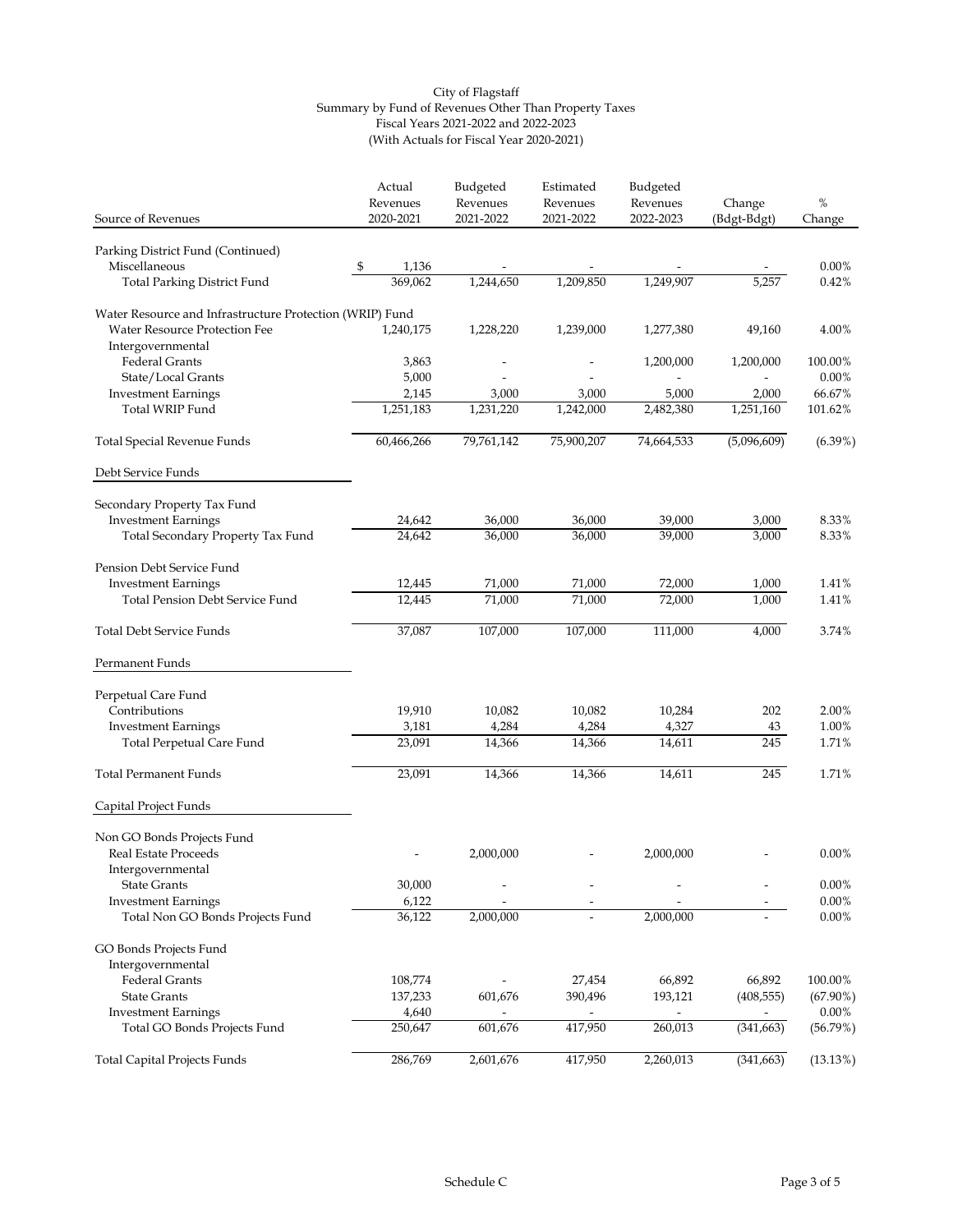| Source of Revenues                               | Actual<br>Revenues<br>2020-2021 | Budgeted<br>Revenues<br>2021-2022     | Estimated<br>Revenues<br>2021-2022    | Budgeted<br>Revenues<br>2022-2023 | Change<br>(Bdgt-Bdgt)    | $\%$<br>Change   |
|--------------------------------------------------|---------------------------------|---------------------------------------|---------------------------------------|-----------------------------------|--------------------------|------------------|
| Enterprise Funds                                 |                                 |                                       |                                       |                                   |                          |                  |
| Drinking Water Fund                              |                                 |                                       |                                       |                                   |                          |                  |
| Intergovernmental                                |                                 |                                       |                                       |                                   |                          |                  |
| <b>Federal Grants</b>                            | \$                              |                                       |                                       | 4,250,000                         | 4,250,000                | 100.00%          |
| <b>Water Fees</b>                                | 20,493,491                      | 18,939,698                            | 19,449,216                            | 19,662,250                        | 722,552                  | 3.82%            |
| <b>Investment Earnings</b>                       | 235,473                         | 134,424                               | 124,727                               | 138,186                           | 3,762                    | 2.80%            |
| Rents                                            | 20,000                          | 5,150                                 | 5,150                                 | 5,150                             | $\overline{\phantom{a}}$ | $0.00\%$         |
| Miscellaneous                                    | 36,865                          |                                       | 3,900                                 | $\overline{\phantom{a}}$          | $\overline{\phantom{a}}$ | $0\%$            |
| Total Drinking Water Fund                        | 20,785,829                      | 19,079,272                            | 19,582,993                            | 24,055,586                        | 4,976,314                | 26.08%           |
| Wastewater Fund                                  |                                 |                                       |                                       |                                   |                          |                  |
| <b>Wastewater Fees</b>                           | 14,005,043                      | 11,981,398                            | 12,724,150                            | 12,102,662                        | 121,264                  | 1.01%            |
| <b>Investment Earnings</b>                       | 165,549                         | 202,857                               | 145,000                               | 128,000                           | (74, 857)                | $(36.90\%)$      |
| Miscellaneous                                    | 189,327                         |                                       | 28,696                                |                                   |                          | $0.00\%$         |
| Total Wastewater Fund                            | 14,359,919                      | 12,184,255                            | 12,897,846                            | 12,230,662                        | 46,407                   | 0.38%            |
| Reclaimed Water Fund                             |                                 |                                       |                                       |                                   |                          |                  |
| Reclaimed Water Fees                             | 1,453,038                       | 1,046,439                             | 1,067,516                             | 1,068,158                         | 21,719                   | 2.08%            |
| <b>Investment Earnings</b>                       | 16,088                          | 9,933                                 | 12,341                                | 13,860                            | 3,927                    | 39.53%           |
| <b>Total Reclaimed Water Fund</b>                | 1,469,126                       | 1,056,372                             | 1,079,857                             | 1,082,018                         | 25,646                   | 2.43%            |
| Stormwater Fund                                  |                                 |                                       |                                       |                                   |                          |                  |
| Intergovernmental                                |                                 |                                       |                                       |                                   |                          |                  |
| <b>Federal Grants</b>                            | 47,122                          | 1,480,630                             | 7,332,932                             | 1,500,000                         | 19,370                   | 1.31%            |
| <b>State Grants</b>                              | 82,721                          |                                       | $\overline{a}$                        |                                   | $\overline{\phantom{a}}$ | $0.00\%$         |
| <b>Stormwater Fees</b>                           | 4,415,057                       | 4,311,858                             | 4,311,858                             | 4,355,418                         | 43,560                   | 1.01%            |
| <b>Investment Earnings</b>                       | 3,870                           |                                       |                                       | 65,051                            | 65,051                   | 100.00%          |
| Total Stormwater Fund                            | 4,548,770                       | 5,792,488                             | 11,644,790                            | 5,920,469                         | 127,981                  | 2.21%            |
| Solid Waste Fund                                 |                                 |                                       |                                       |                                   |                          |                  |
| Solid Waste                                      | 12,971,880                      | 13,053,187                            | 14,024,255                            | 13,741,358                        | 688,171                  | 5.27%            |
| <b>Investment Earnings</b>                       | 106,988                         | 81,821                                | 81,821                                | 118,139                           | 36,318                   | 44.39%           |
| Sale of Property                                 | 26,500                          | $\frac{1}{2}$                         | $\overline{\phantom{a}}$              | $\overline{\phantom{a}}$          | $\overline{\phantom{a}}$ | 0.00%            |
| Miscellaneous                                    | 8,124                           | 840,000                               | $\overline{\phantom{a}}$              | 1,680,000                         | 840,000                  | 100.00%          |
| Total Solid Waste Fund                           | 13,113,492                      | 13,975,008                            | 14,106,076                            | 15,539,497                        | 1,564,489                | 11.19%           |
| Sustainability and Environmental Management Fund |                                 |                                       |                                       |                                   |                          |                  |
| Intergovernmental                                |                                 |                                       |                                       |                                   |                          |                  |
| <b>Federal Grants</b>                            | 2,851                           |                                       |                                       | 3,500,000                         | 3,500,000                | 100.00%          |
| <b>State Grants</b>                              | 12,146                          | $\overline{\phantom{a}}$              | $\overline{\phantom{0}}$              | 105,000                           | 105,000                  | 100.00%          |
| <b>Environmental Services</b>                    | 1,212,258                       | 1,213,478                             | 1,213,478                             | 1,225,551                         | 12,073                   | 0.99%            |
| <b>Investment Earnings</b>                       | 7,152                           | 5,000                                 | 5,000                                 | 10,000                            | 5,000                    | 100.00%          |
| Miscellaneous                                    | 100<br>1,234,507                | $\overline{\phantom{a}}$<br>1,218,478 | $\overline{\phantom{a}}$<br>1,218,478 | 4,840,551                         | 3,622,073                | 0.00%<br>297.26% |
| Total Sustainability and Env Mgmt Fund           |                                 |                                       |                                       |                                   |                          |                  |
| Airport Fund                                     |                                 |                                       |                                       |                                   |                          |                  |
| Intergovernmental<br><b>Federal Grants</b>       |                                 |                                       |                                       |                                   |                          |                  |
| <b>State Grants</b>                              | 3,949,750                       | 20,746,132                            | 7,789,757                             | 39,027,557                        | 18,281,425               | 88.12%           |
|                                                  | 70,791<br>958,392               | 1,847,392                             | 6,457<br>1,645,137                    | 3,878,069<br>1,175,390            | 2,030,677<br>17,365      | 109.92%<br>1.50% |
| Airport<br>Rents                                 | 966,689                         | 1,158,025<br>1,407,096                | 888,345                               | 1,512,999                         | 105,903                  | 7.53%            |
| Parking                                          |                                 |                                       | 200,000                               | 893,520                           | 893,520                  | 100.00%          |
| <b>Investment Earnings</b>                       | 12,982                          | 7,000                                 | 8,000                                 | 10,000                            | 3,000                    | 42.86%           |
| Miscellaneous                                    | 635                             | 1,000                                 | 16                                    | 1,000                             |                          | $0.00\%$         |
| <b>Total Airport Fund</b>                        | 5,959,239                       | 25,166,645                            | 10,537,712                            | 46,498,535                        | 21,331,890               | 84.76%           |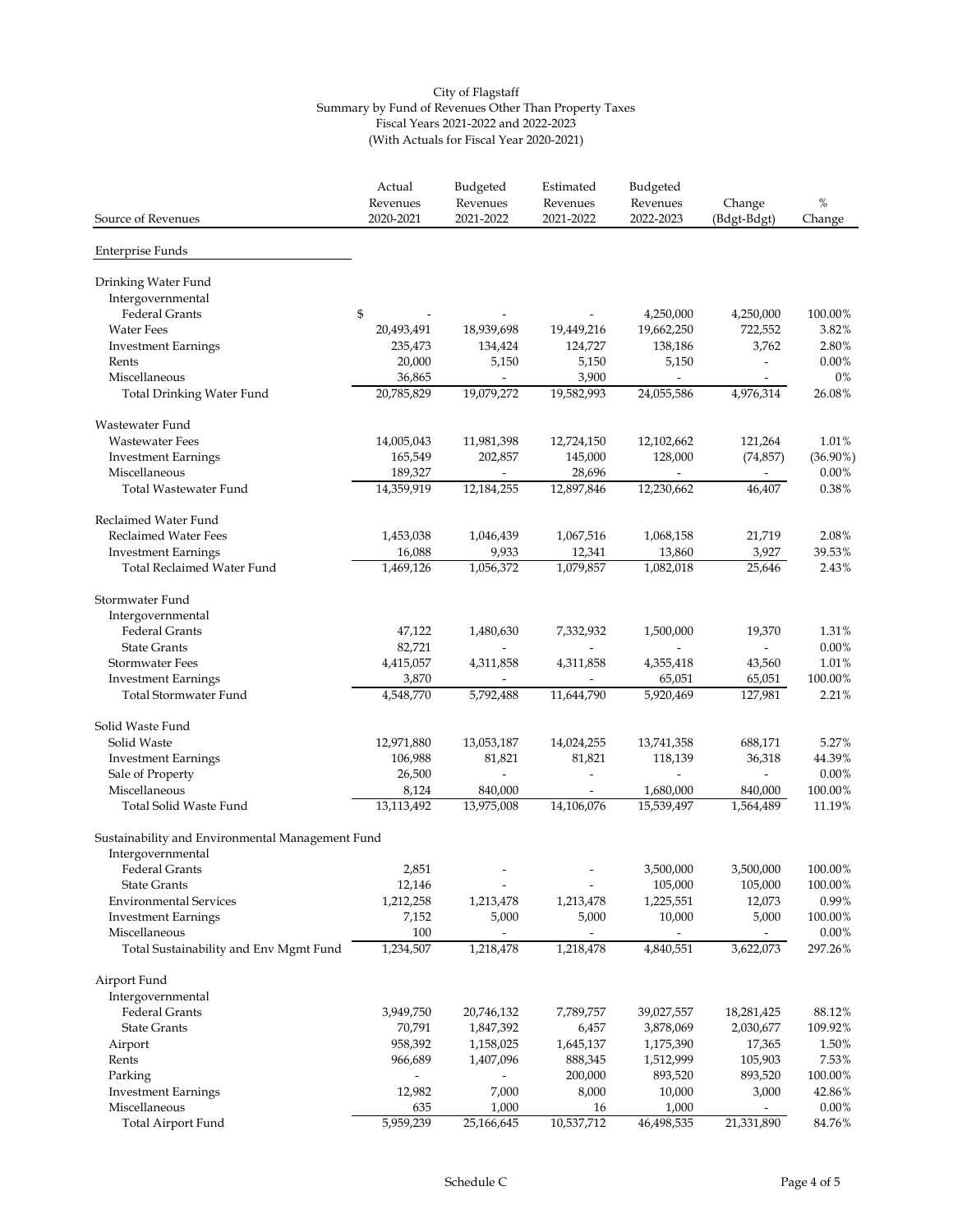| Source of Revenues                     | Actual<br>Revenues<br>2020-2021 | Budgeted<br>Revenues<br>2021-2022 | Estimated<br>Revenues<br>2021-2022 | Budgeted<br>Revenues<br>2022-2023 | Change<br>(Bdgt-Bdgt) | %<br>Change |
|----------------------------------------|---------------------------------|-----------------------------------|------------------------------------|-----------------------------------|-----------------------|-------------|
| Flagstaff Housing Authority Fund       |                                 |                                   |                                    |                                   |                       |             |
| Intergovernmental                      |                                 |                                   |                                    |                                   |                       |             |
| <b>Federal Grants</b>                  | \$<br>6.384.752                 | 8.140.331                         | 7.139.081                          | 9.619.317                         | 1.478.986             | 18.17%      |
| Rents and Other Tenant Income          | 1.347.277                       | 1,275,000                         | 1,275,000                          | 1,400,000                         | 125,000               | 9.80%       |
| Miscellaneous                          | 1,020,295                       | 395,012                           | 399,196                            | 1.014.599                         | 619,587               | 156.85%     |
| Total Flagstaff Housing Authority Fund | 8,752,324                       | 9,810,343                         | 8,813,277                          | 12,033,916                        | 2,223,573             | 22.67%      |
| Total Enterprise Funds                 | 70,223,206                      | 88,282,861                        | 79.881.029                         | 122.201.234                       | 33,918,373            | 38.42%      |
| <b>Total Revenues</b>                  | \$198,336,502                   | 234,400,232                       | 224,806,267                        | 290.181.703                       | 55.781.471            | 23.80%      |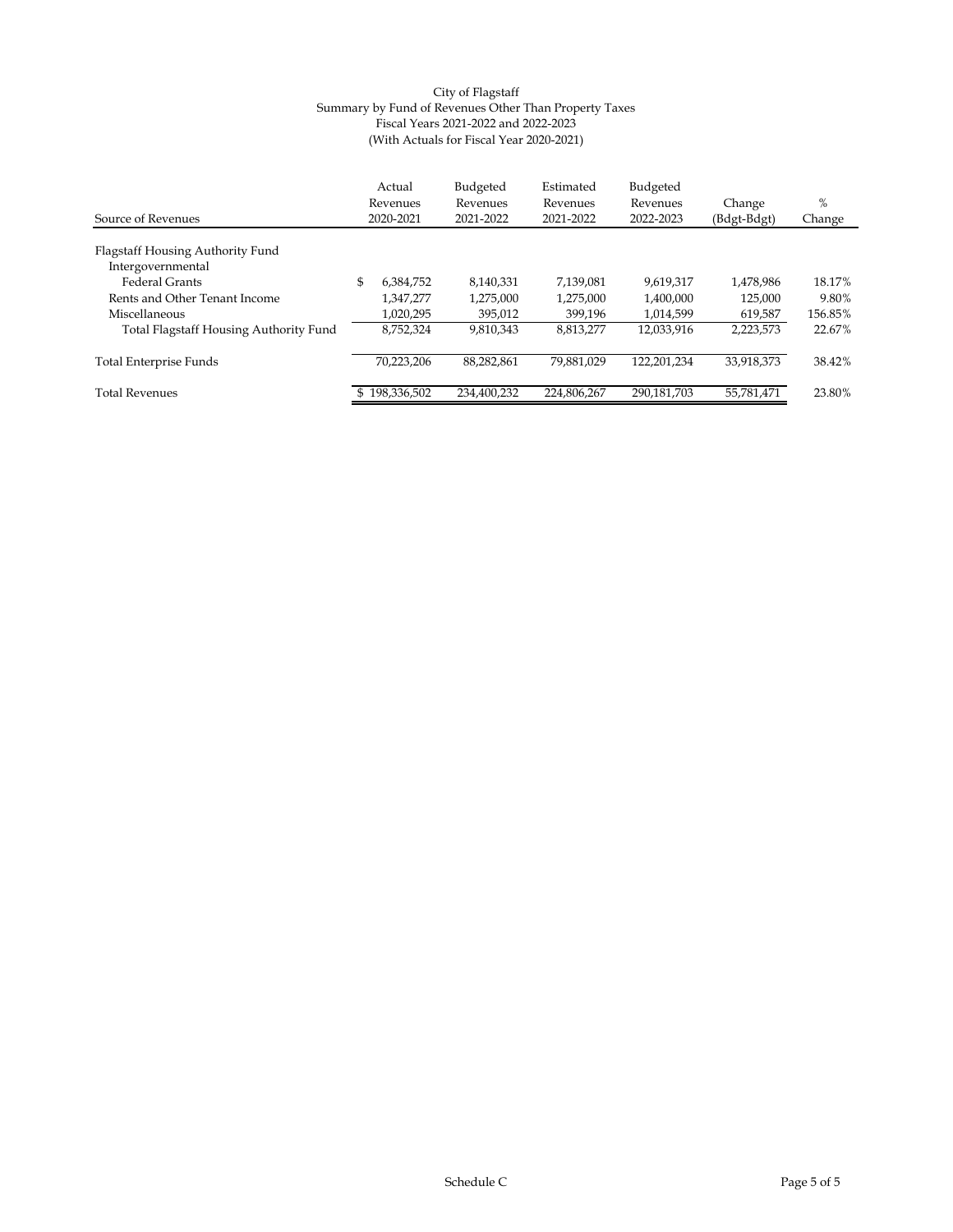# City of Flagstaff Summary by Funding of Other Financing Sources and Interfund Transfers Fiscal Year 2022-2023

|                                              | Proceeds from      |                            |            |
|----------------------------------------------|--------------------|----------------------------|------------|
|                                              | Other<br>Financing | <b>Interfund Transfers</b> |            |
| Fund                                         | Sources            | In                         | Out        |
| General Fund                                 | \$<br>1,300,000    | 5,664,338                  | 12,436,971 |
| Special Revenue Funds                        |                    |                            |            |
| Housing and Community Services               |                    | 518,669                    |            |
| Library                                      |                    | 1,792,813                  |            |
| Highway User Revenue                         |                    | 21,355,593                 | 13,000     |
| Transportation                               | 17,200,000         | 1,797,301                  | 23,152,894 |
| Beautification                               |                    | $\overline{\phantom{0}}$   | 488,392    |
| Economic Development                         |                    | 247,000                    | 393,757    |
| Tourism                                      |                    |                            | 155,070    |
| Recreation                                   |                    |                            | 2,574,189  |
| Water Resource and Infrastructure Protection |                    |                            | 183,957    |
| <b>Total Special Revenue Funds</b>           | 17,200,000         | 25,711,376                 | 26,961,259 |
| Debt Service Funds                           |                    |                            |            |
| <b>General Obligation Bonds</b>              |                    | 8,302,508                  |            |
| Secondary Property Tax                       |                    |                            | 8,302,508  |
| <b>Pension Debt Service</b>                  |                    | 9,197,868                  |            |
| <b>Total Debt Service Funds</b>              |                    | 17,500,376                 | 8,302,508  |
| Capital Project Funds                        |                    |                            |            |
| Non General Obligation Bond Funded Projects  |                    | 210,500                    |            |
| General Obligation Bond Funded Projects      | 42,303,708         |                            |            |
| <b>Total Capital Projects Funds</b>          | 42,303,708         | 210,500                    |            |
| <b>Enterprise Funds</b>                      |                    |                            |            |
| Drinking Water                               |                    | 2,124,426                  |            |
| Wastewater                                   | 4,150,000          |                            | 1,802,079  |
| Reclaimed Water                              | 850,000            |                            | 114,230    |
| Stormwater                                   | 22,900,000         |                            | 208,117    |
| Solid Waste                                  |                    | 63,570                     | 99,714     |
| Sustainability and Environmental Management  |                    | 1,126,228                  |            |
| Airport                                      |                    |                            | 2,475,936  |
| <b>Total Enterprise Funds</b>                | 27,900,000         | 3,314,224                  | 4,700,076  |
| <b>Total All Funds</b>                       | \$<br>88,703,708   | 52,400,814                 | 52,400,814 |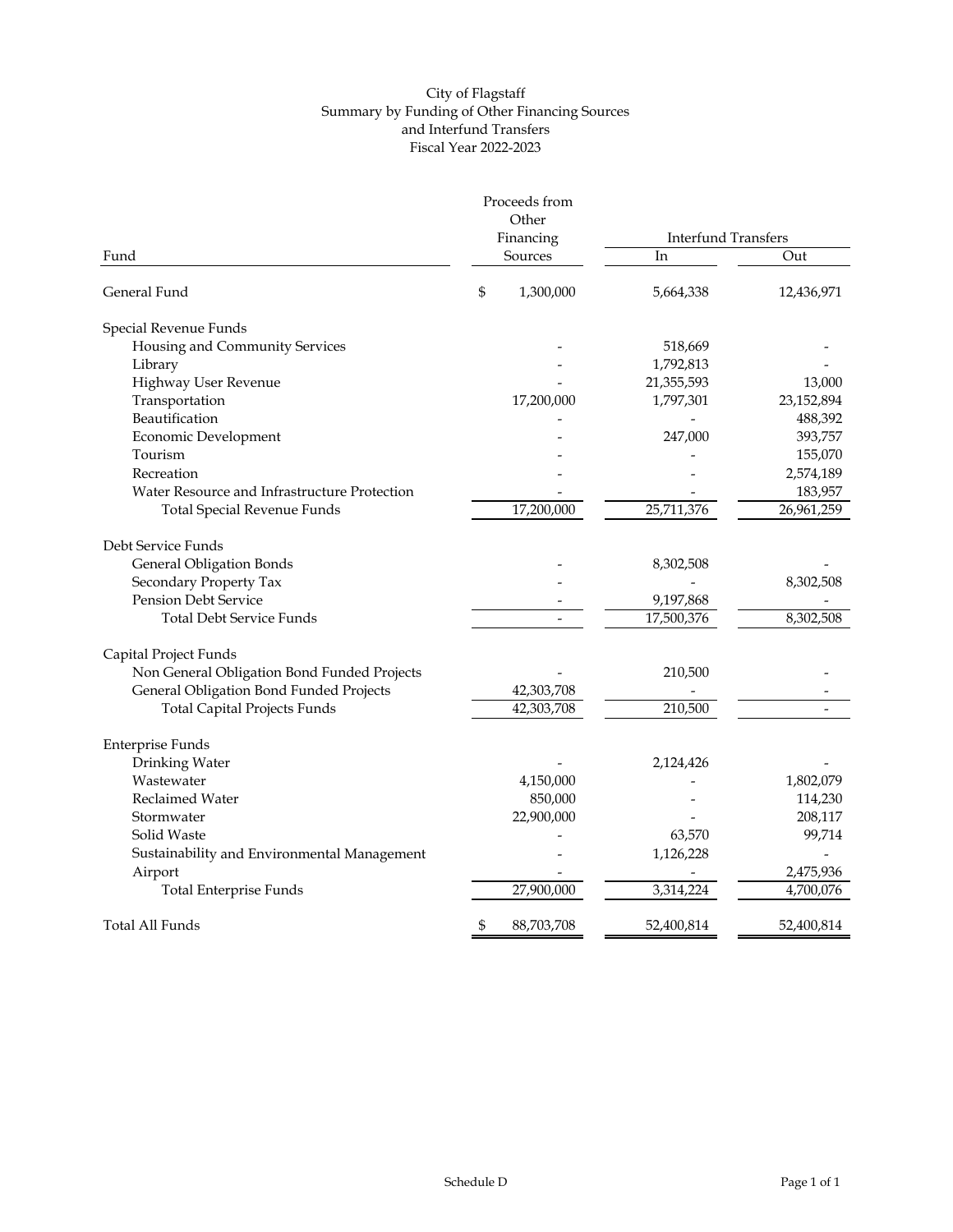|                                        |                  | Adopted                  |                          | Proposed                 |                          |                    |
|----------------------------------------|------------------|--------------------------|--------------------------|--------------------------|--------------------------|--------------------|
|                                        | Actual           | Budgeted                 | Estimated                | Budgeted                 |                          |                    |
|                                        | Expenditures/    | Expenditures/            | Expenditures/            | Expenditures/            |                          |                    |
|                                        | Expenses         | Expenses                 | Expenses                 | Expenses                 | Change                   | $\%$               |
| Fund/Division                          | 2020-2021        | 2021-2022                | 2021-2022                | 2022-2023                | (Budget-Budget)          | Change             |
| General Fund                           |                  |                          |                          |                          |                          |                    |
| General Administration                 | \$<br>11,378,043 | 16,816,843               | 13,171,816               | 32,676,034               | 15,859,191               | 94.3%              |
| <b>Management Services</b>             | 4,057,286        | 5,002,102                | 4,665,288                | 5,684,459                | 682,357                  | 13.6%              |
| Fire                                   | 11,215,001       | 17,488,590               | 16,813,243               | 21,912,503               | 4,423,913                | 25.3%              |
| Police                                 | 18,916,316       | 21,887,143               | 21,221,952               | 24,025,033               | 2,137,890                | 9.8%               |
| Community Development                  | 5,197,943        | 4,581,233                | 4,279,058                | 5,019,306                | 438,073                  | 9.6%               |
| Public Works                           | 7,456,505        | 14,978,665               | 10,874,279               | 5,157,021                | (9,821,644)              | $(65.6\%)$         |
| Economic Vitality                      | 119,599          | 202,834                  | 127,834                  | 258,918                  | 56,084                   | 27.7%              |
| Non-Departmental                       | (2,519,050)      | (1,346,977)              | (3,646,954)              | 8,362,818                | 9,709,795                | $(720.9\%)$        |
| City Engineering                       |                  | 1,999,513                | 1,944,513                | 2,124,281                | 124,768                  | 6.2%               |
| Parks, Recreation, Open Space & Events |                  | ÷.                       | ä,                       | 13,381,360               | 13,381,360               | 100.0%             |
|                                        | 24,006           | 3,196,810                | 368,750                  | 2,928,060                |                          |                    |
| Contingency<br>Total General Fund      | 55,845,649       | 84,806,756               | 69,819,779               | 121,529,793              | (268, 750)<br>36,723,037 | $(8.4\%)$<br>43.3% |
| Special Revenue Funds                  |                  |                          |                          |                          |                          |                    |
|                                        |                  |                          |                          |                          |                          |                    |
| Housing and Community Service Fund     |                  |                          |                          |                          |                          |                    |
| Community Development                  | 1,865,395        | 4,971,337                | 2,122,864                | 5,913,035                | 941,698                  | 18.9%              |
| Non-Departmental                       | 68,877           | 48,668                   | 48,668                   | 46,235                   | (2, 433)                 | $(5.0\%)$          |
| COVID Relief Fund                      | 1,934,272        | 5,020,005                | 2,171,532                | 5,959,270                | 939,265                  | 18.7%              |
| Fire                                   | 889,748          |                          |                          |                          |                          | 0.0%               |
| Police                                 | 1,044,298        |                          | ä                        |                          | $\overline{\phantom{a}}$ | 0.0%               |
| Non-Departmental                       |                  | 6,171,965                | 2,119,741                | 3,118,516                | (3,053,449)              | $(49.5\%)$         |
|                                        | 1,934,046        | 6,171,965                | 2,119,741                | 3,118,516                | (3,053,449)              | $(49.5\%)$         |
|                                        |                  |                          |                          |                          |                          |                    |
| Library Fund                           |                  |                          |                          |                          |                          |                    |
| General Administration                 | 184,047          | 272,459                  | 272,459                  | 280,520                  | 8,061                    | 3.0%               |
| <b>Management Services</b>             | 209,713          | 187,931                  | 187,931                  | 151,324                  | (36, 607)                | (19.5%)            |
| Public Works                           | 43,397           | 40,058                   | 40,058                   | 28,892                   | (11, 166)                | (27.9%)            |
| <b>Economic Vitality</b>               | 4,394,792        | 7,495,180                | 5,916,569                | 7,174,059                | (321, 121)               | $(4.3\%)$          |
| Non-Departmental                       | 71,752           | 61,878                   | 61,878                   | 74,008                   | 12,130                   | 19.6%              |
| Contingency                            |                  | 100,000                  |                          | 100,000                  |                          | 0.0%               |
|                                        | 4,903,701        | 8,157,506                | 6,478,895                | 7,808,803                | (348,703)                | $(4.3\%)$          |
| Highway User Revenue Fund              |                  |                          |                          |                          |                          |                    |
| General Administration                 | 138,764          | 280,797                  | 280,797                  | 409,111                  | 128,314                  | 45.7%              |
| <b>Management Services</b>             | 201,018          | 78,002                   | 78,002                   | 80,664                   | 2,662                    | 3.4%               |
| Community Development                  | 1,468,024        |                          |                          |                          |                          | 0.0%               |
| Public Works                           | 8,568,321        | 12,177,155               | 6,550,542                | 14,382,887               | 2,205,732                | 18.1%              |
| <b>Economic Vitality</b>               | 2,706            | 220                      | 220                      |                          | (220)                    | $(100.0\%)$        |
| Non-Departmental                       | 126,879          | 190,920                  | 190,920                  | 202,761                  | 11,841                   | 6.2%               |
| City Engineering                       |                  | 9,439,638                | 1,745,825                | 23,712,129               | 14,272,491               | 151.2%             |
| Contingency                            |                  | 100,000                  |                          | 100,000                  |                          | $0.0\%$            |
|                                        | 10,505,712       | 22,266,732               | 8,846,306                | 38,887,552               | 16,620,820               | 74.6%              |
| Transportation Fund                    |                  |                          |                          |                          |                          |                    |
| General Administration                 | 72,462           | 68,686                   | 68,686                   | 51,325                   | (17, 361)                | (25.3%)            |
| <b>Management Services</b>             | 188,863          | 132,446                  | 132,446                  | 98,601                   | (33, 845)                |                    |
| Community Development                  | 9,042,855        |                          |                          |                          |                          | $(25.6\%)$         |
|                                        |                  |                          |                          |                          | 3,807,240                | $0.0\%$<br>294.3%  |
| Public Works                           | 2,061,427        | 1,293,477                | 1,166,115                | 5,100,717                |                          |                    |
| <b>Economic Vitality</b>               | 748<br>7,498,961 | 86                       | 86                       |                          | (86)                     | $(100.0\%)$        |
| Non-Departmental                       |                  | 9,579,751                | 6,278,437                | 14,347,388               | 4,767,637                | 49.8%              |
| City Engineering                       | 18,865,316       | 50,918,527<br>61,992,973 | 12,475,132<br>20,120,902 | 58,363,165<br>77,961,196 | 7,444,638<br>15,968,223  | 14.6%<br>25.8%     |
|                                        |                  |                          |                          |                          |                          |                    |
| FUTS Fund                              |                  |                          |                          |                          |                          |                    |
| Community Development                  | 1,162,550        |                          |                          |                          |                          | 0.0%               |
|                                        | 1,162,550        |                          |                          |                          |                          | $0.0\%$            |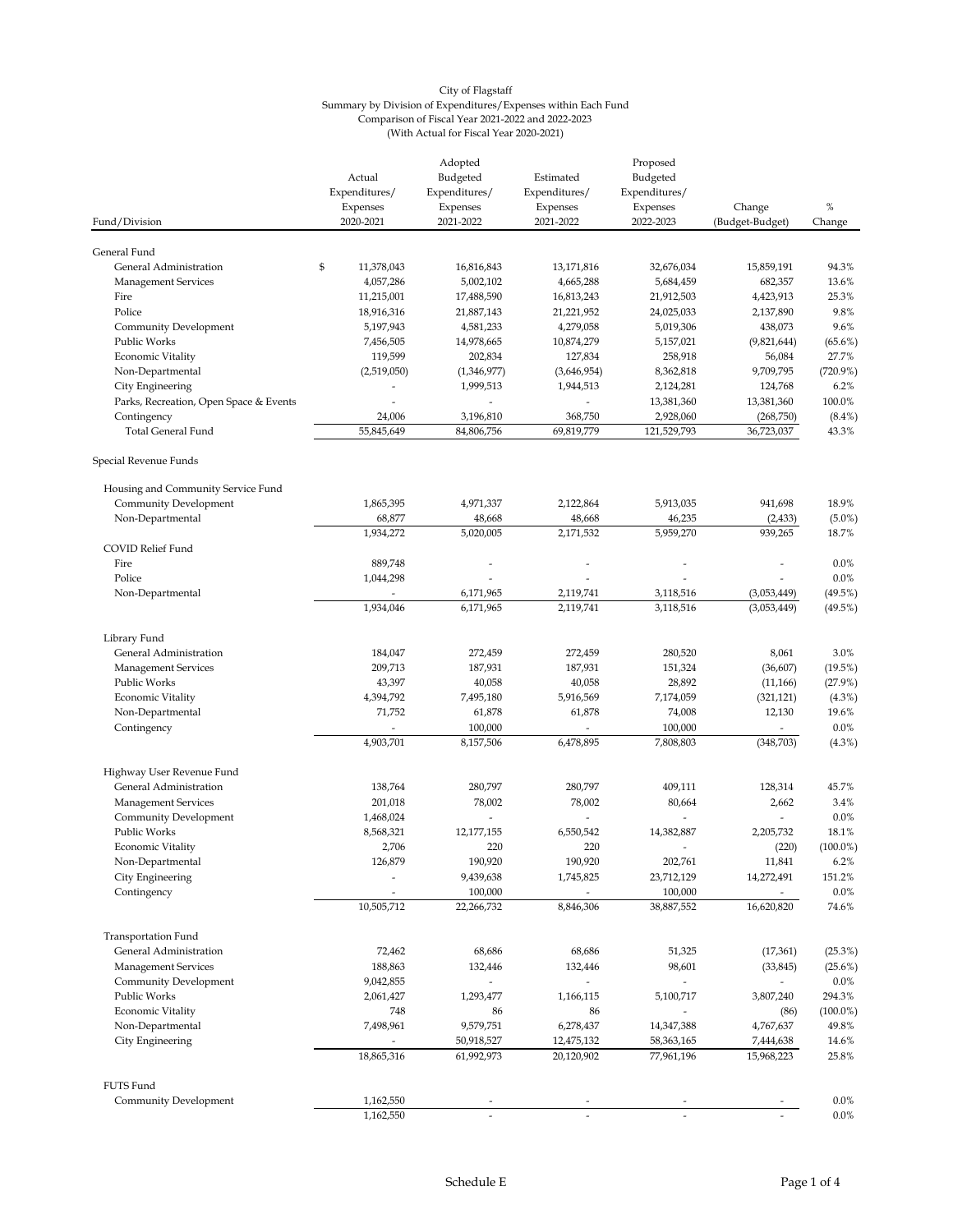|                                                   | Actual<br>Expenditures/<br>Expenses | Adopted<br>Budgeted<br>Expenditures/<br>Expenses | Estimated<br>Expenditures/<br>Expenses | Proposed<br>Budgeted<br>Expenditures/<br>Expenses | Change             | %                |
|---------------------------------------------------|-------------------------------------|--------------------------------------------------|----------------------------------------|---------------------------------------------------|--------------------|------------------|
| Fund/Division                                     | 2020-2021                           | 2021-2022                                        | 2021-2022                              | 2022-2023                                         | (Budget-Budget)    | Change           |
| <b>Beautification Fund</b>                        |                                     |                                                  |                                        |                                                   |                    |                  |
| <b>Economic Vitality</b>                          | \$<br>525,508                       | 6,127,867                                        | 755,876                                | 6,054,099                                         | (73,768)           | $(1.2\%)$        |
| Contingency                                       |                                     | 10,000                                           |                                        | 10,000                                            |                    | 0.0%             |
|                                                   | 525,508                             | 6,137,867                                        | 755,876                                | 6,064,099                                         | (73, 768)          | $(1.2\%)$        |
|                                                   |                                     |                                                  |                                        |                                                   |                    | 0.0%             |
| Economic Development Fund                         |                                     |                                                  |                                        |                                                   |                    |                  |
| Economic Vitality                                 | 1,162,765                           | 1,742,551                                        | 1,349,928                              | 1,745,230                                         | 2,679              | 0.2%             |
| Contingency                                       |                                     | 45,000                                           |                                        | 45,000                                            |                    | 0.0%             |
|                                                   | 1,162,765                           | 1,787,551                                        | 1,349,928                              | 1,790,230                                         | 2,679              | 0.1%             |
|                                                   |                                     |                                                  |                                        |                                                   |                    |                  |
| Tourism Fund                                      |                                     |                                                  |                                        |                                                   |                    |                  |
| <b>Economic Vitality</b>                          | 2,314,873                           | 3,156,284                                        | 3,076,284                              | 3,271,449                                         | 115,165            | 3.6%             |
| Contingency                                       |                                     | 50,000                                           |                                        | 175,000                                           | 125,000            | 250.0%           |
|                                                   | 2,314,873                           | 3,206,284                                        | 3,076,284                              | 3,446,449                                         | 240,165            | 7.5%             |
|                                                   |                                     |                                                  |                                        |                                                   |                    |                  |
| Arts and Science Fund                             |                                     |                                                  |                                        |                                                   |                    |                  |
| Economic Vitality                                 | 623,631                             | 1,340,007                                        | 619,507                                | 1,258,679                                         | (81, 328)          | $(6.1\%)$        |
| Contingency                                       |                                     | 10,000                                           |                                        | 10,000                                            |                    | 0.0%             |
|                                                   | 623,631                             | 1,350,007                                        | 619,507                                | 1,268,679                                         | (81, 328)          | $(6.0\%)$        |
|                                                   |                                     |                                                  |                                        |                                                   |                    |                  |
| Recreation Fund                                   |                                     |                                                  |                                        |                                                   |                    |                  |
| Parks, Recreation, Open Space & Events            | ä,                                  | ä,                                               |                                        | 1,810,400                                         | 1,810,400          | 100.0%           |
| Public Works                                      | 10,358                              | 10,400                                           | 10.400                                 |                                                   | (10, 400)          | $(100.0\%)$      |
|                                                   | 10,358                              | 10,400                                           | 10,400                                 | 1,810,400                                         | 1,800,000          | 17,307.7%        |
| Parking District Fund                             |                                     |                                                  |                                        |                                                   |                    |                  |
| General Administration                            | 23,519                              | 40,596                                           | 40,596                                 | 39,437                                            | (1, 159)           | $(2.9\%)$        |
| <b>Management Services</b>                        | 27,366                              | 11,338                                           | 11,338                                 | 13,601                                            | 2,263              | 20.0%            |
| Public Works                                      | 567                                 | 4,063                                            | 4,063                                  | 420                                               | (3,643)            | (89.7%)          |
| <b>Economic Vitality</b>                          | 572,447                             | 2,014,028                                        | 846,192                                | 2,354,524                                         | 340,496            | 16.9%            |
| Non-Departmental                                  | 10,367                              | 8,325                                            | 8,325                                  | 8,419                                             | 94                 | 1.1%             |
| Contingency                                       |                                     | 30,000                                           | ä,                                     | 30,000                                            |                    | 0.0%             |
|                                                   | 634,266                             | 2,108,350                                        | 910,514                                | 2,446,401                                         | 338,051            | 16.0%            |
|                                                   |                                     |                                                  |                                        |                                                   |                    |                  |
| Water Resource and Infrastructure Protection Fund |                                     |                                                  |                                        |                                                   |                    |                  |
| General Administration                            |                                     |                                                  |                                        | 58,268                                            | 58,268             | 100.0%           |
| <b>Management Services</b>                        |                                     |                                                  |                                        | 10,945                                            | 10,945             | 100.0%           |
| Fire                                              | 363,568                             | 945,479                                          | 945,479                                | 2,174,900                                         | 1,229,421          | 130.0%           |
| Public Works                                      | L,                                  | ۳                                                | ä,                                     | 3,208                                             | 3,208              | 100.0%           |
| Non-Departmental                                  | $\tilde{\phantom{a}}$<br>363,568    | ٠<br>945,479                                     | $\tilde{\phantom{a}}$<br>945,479       | 6,547<br>2,253,868                                | 6,547<br>1,308,389 | 100.0%<br>138.4% |
|                                                   |                                     |                                                  |                                        |                                                   |                    |                  |
| Total Special Revenue Funds                       | 44,940,566                          | 119,155,119                                      | 47,405,364                             | 152,815,463                                       | 33,660,344         | 28.2%            |
| Debt Service Funds                                |                                     |                                                  |                                        |                                                   |                    |                  |
| General Obligation Bonds Fund                     |                                     |                                                  |                                        |                                                   |                    |                  |
| Non-Departmental                                  | 7,303,370                           | 7,388,402                                        | 7,388,402                              | 8,302,508                                         | 914,106            | 12.4%            |
|                                                   | 7,303,370                           | 7,388,402                                        | 7,388,402                              | 8,302,508                                         | 914,106            | 12.4%            |
| Pension Debt Service Fund                         |                                     |                                                  |                                        |                                                   |                    |                  |
| Non-Departmental                                  | 120,578,514                         | 9,197,890                                        | 9,197,890                              | 9,197,868                                         | (22)               | $(0.0\%)$        |
|                                                   | 120,578,514                         | 9,197,890                                        | 9,197,890                              | 9,197,868                                         | (22)               | $(0.0\%)$        |
|                                                   |                                     |                                                  |                                        |                                                   |                    |                  |
| Total Debt Service Funds                          | 127,881,884                         | 16,586,292                                       | 16,586,292                             | 17,500,376                                        | 914,084            | 5.5%             |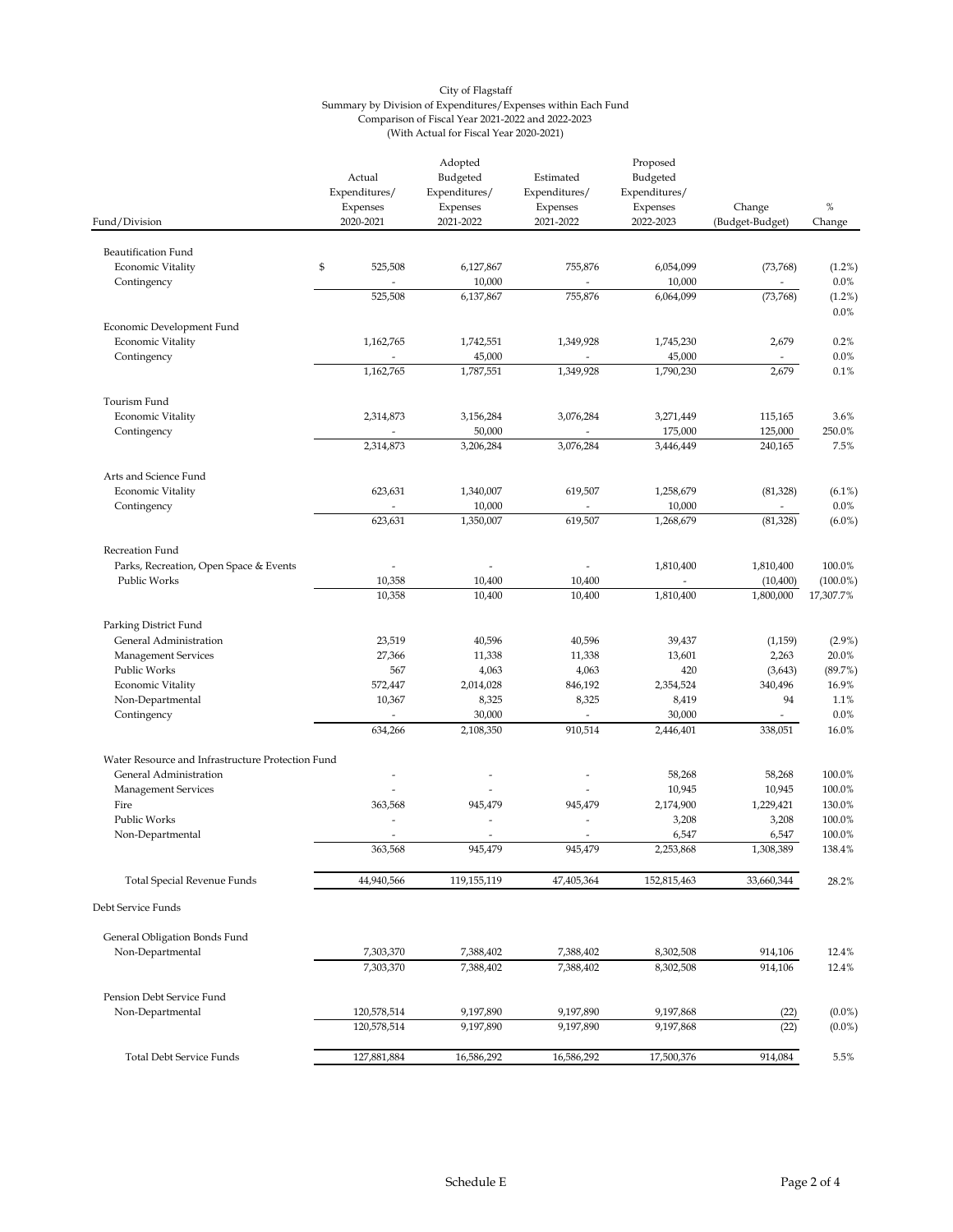|                                                     | Actual<br>Expenditures/ |                        | Adopted<br>Budgeted<br>Expenditures/ | Estimated<br>Expenditures/ | Proposed<br>Budgeted<br>Expenditures/ |                                  |                          |
|-----------------------------------------------------|-------------------------|------------------------|--------------------------------------|----------------------------|---------------------------------------|----------------------------------|--------------------------|
| Fund/Division                                       | Expenses<br>2020-2021   |                        | Expenses<br>2021-2022                | Expenses<br>2021-2022      | Expenses<br>2022-2023                 | Change<br>(Budget-Budget)        | $\%$<br>Change           |
| Capital Project Funds                               |                         |                        |                                      |                            |                                       |                                  |                          |
| Non GO Bond Funded Projects Fund                    |                         |                        |                                      |                            |                                       |                                  |                          |
| Non-Departmental                                    | \$                      | 5,624,628<br>5,624,628 | 34,303,906<br>34,303,906             | 10,914<br>10,914           | 4,458,057<br>4,458,057                | (29, 845, 849)<br>(29, 845, 849) | $(87.0\%)$<br>$(87.0\%)$ |
| GO Bonds Funded Projects Fund                       |                         |                        |                                      |                            |                                       |                                  |                          |
| Non-Departmental                                    |                         | 1,143,971              | 5,688,639                            | 1,060,968                  | 44,650,010                            | 38,961,371                       | 684.9%                   |
|                                                     |                         | 1,143,971              | 5,688,639                            | 1,060,968                  | 44,650,010                            | 38,961,371                       | 684.9%                   |
| Total Capital Project Funds                         |                         | 6,768,599              | 39,992,545                           | 1,071,882                  | 49,108,067                            | 9,115,522                        | 22.8%                    |
| Enterprise Funds                                    |                         |                        |                                      |                            |                                       |                                  |                          |
| Drinking Water Fund                                 |                         |                        |                                      |                            |                                       |                                  |                          |
| General Administration                              |                         | 253,035                | 395,960                              | 395,960                    | 408,622                               | 12,662                           | 3.2%                     |
| <b>Management Services</b><br>Community Development |                         | 1,190,547<br>L         | 1,102,524<br>50,436                  | 1,102,524<br>50,436        | 1,134,086<br>66,572                   | 31,562<br>16,136                 | 2.9%<br>32.0%            |
| Public Works                                        |                         | 105,173                | 149,725                              | 149,725                    | 122,584                               | (27, 141)                        | $(18.1\%)$               |
| Economic Vitality                                   |                         | 5,640                  | 543                                  | 543                        |                                       | (543)                            | $(100.0\%)$              |
| <b>Water Services</b>                               |                         | 20,465,940             | 36,955,509                           | 16,898,049                 | 35,705,179                            | (1,250,330)                      | $(3.4\%)$                |
| Non-Departmental                                    |                         | 157,666                | 148,373                              | 148,373                    | 189,267                               | 40,894                           | 27.6%                    |
| Contingency                                         | 22,178,001              | L                      | 1,000,000<br>39,803,070              | 18,745,610                 | 1,000,000<br>38,626,310               | (1, 176, 760)                    | $0.0\%$<br>$(3.0\%)$     |
| Wastewater Fund                                     |                         |                        |                                      |                            |                                       |                                  |                          |
| General Administration                              |                         | 241,162                | 232,368                              | 232,368                    | 230,375                               | (1,993)                          | $(0.9\%)$                |
| <b>Management Services</b>                          |                         | 360,381                | 327,001                              | 327,001                    | 343,692                               | 16,691                           | 5.1%                     |
| Community Development                               |                         | L                      | 16,812                               | 16,812                     |                                       | (16, 812)                        | $(100.0\%)$              |
| Public Works                                        |                         | 19,939                 | 23,859                               | 23,859                     | 31,232                                | 7,373                            | 30.9%                    |
| <b>Economic Vitality</b>                            |                         | 2,383                  | 209                                  | 209                        |                                       | (209)                            | $(100.0\%)$              |
| <b>Water Services</b><br>Non-Departmental           |                         | 5,707,606<br>65,901    | 16,580,973<br>55,653                 | 8,462,292<br>55,653        | 32,290,176<br>64,525                  | 15,709,203<br>8,872              | 94.7%<br>15.9%           |
| Contingency                                         |                         |                        | 800,000                              |                            | 800,000                               |                                  | $0.0\%$                  |
|                                                     |                         | 6,397,372              | 18,036,875                           | 9,118,194                  | 33,760,000                            | 15,723,125                       | 87.2%                    |
| Reclaimed Water Fund                                |                         |                        |                                      |                            |                                       |                                  |                          |
| General Administration                              |                         | 28,900<br>32,038       | 21,139<br>42,806                     | 21,139<br>42,806           | 31,345<br>40,969                      | 10,206                           | 48.3%                    |
| <b>Management Services</b><br>Economic Vitality     |                         | 240                    | 20                                   | 20                         | $\sim$                                | (1,837)<br>(20)                  | $(4.3\%)$<br>$(100.0\%)$ |
| <b>Water Services</b>                               |                         | 647,286                | 1,779,601                            | 581,032                    | 2,300,344                             | 520,743                          | 29.3%                    |
| Non-Departmental                                    |                         | 8,161                  | 6,569                                | 6,569                      | 5,272                                 | (1,297)                          | (19.7%)                  |
| Contingency                                         |                         | ÷,<br>716,625          | 50,000<br>1,900,135                  | 651,566                    | 50,000<br>2,427,930                   | 527,795                          | $0.0\%$<br>27.8%         |
| Stormwater Fund                                     |                         |                        |                                      |                            |                                       |                                  |                          |
| General Administration                              |                         | 23,285                 | 84,847                               | 84,847                     | 71,614                                | (13, 233)                        | $(15.6\%)$               |
| <b>Management Services</b>                          |                         | 119,602                | 146,630                              | 146,630                    | 110,656                               | (35, 974)                        | $(24.5\%)$               |
| Community Development                               |                         |                        |                                      |                            | 73,907                                | 73,907                           | 100.0%                   |
| Public Works<br><b>Economic Vitality</b>            |                         | 108<br>397             | 529<br>37                            | 529<br>37                  | 2,098                                 | 1,569                            | 296.6%<br>$(100.0\%)$    |
| <b>Water Services</b>                               | 17,211,272              |                        | 10,813,591                           | 12,313,139                 | 37,375,898                            | (37)<br>26,562,307               | 245.6%                   |
| Non-Departmental                                    |                         | 13,450                 | 12,059                               | 12,059                     | 10,236                                | (1,823)                          | $(15.1\%)$               |
| Contingency                                         | 17,368,114              | Ĭ.                     | 300,000<br>11,357,693                | ÷,<br>12,557,241           | 300,000<br>37,944,409                 | 26,586,716                       | 0.0%<br>234.1%           |
|                                                     |                         |                        |                                      |                            |                                       |                                  |                          |
| Solid Waste Fund<br>General Administration          |                         | 238,034                | 400,506                              | 400,506                    | 421,188                               | 20,682                           | 5.2%                     |
| <b>Management Services</b>                          |                         | 583,165                | 449,680                              | 449,680                    | 477,379                               | 27,699                           | 6.2%                     |
| Public Works                                        | 11,640,371              |                        | 17,994,694                           | 12,004,350                 | 22,480,088                            | 4,485,394                        | 24.9%                    |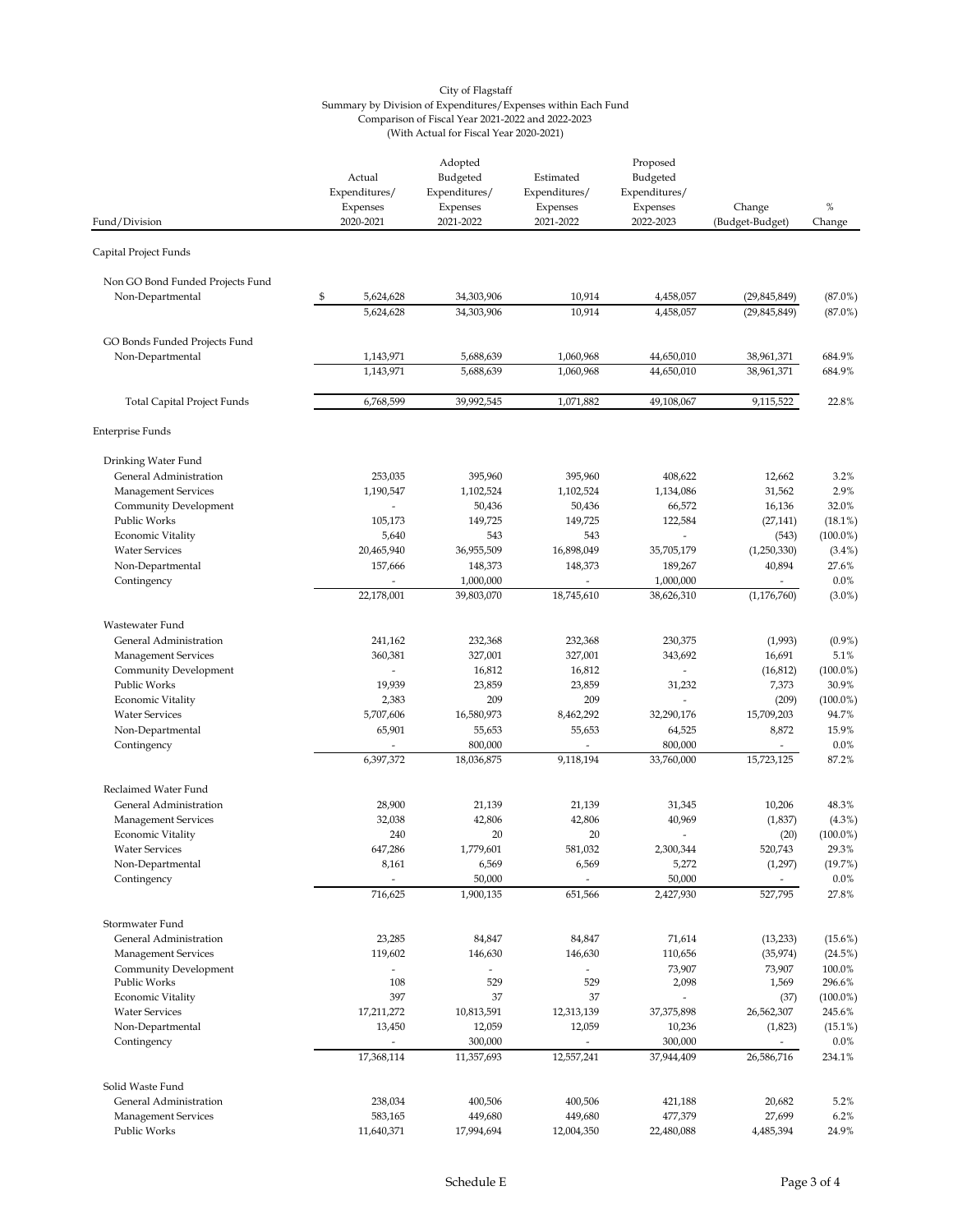| Fund/Division                                    |    | Actual<br>Expenditures/<br>Expenses<br>2020-2021 | Adopted<br>Budgeted<br>Expenditures/<br>Expenses<br>2021-2022 | Estimated<br>Expenditures/<br>Expenses<br>2021-2022 | Proposed<br>Budgeted<br>Expenditures/<br>Expenses<br>2022-2023 | Change<br>(Budget-Budget) | $\%$<br>Change |
|--------------------------------------------------|----|--------------------------------------------------|---------------------------------------------------------------|-----------------------------------------------------|----------------------------------------------------------------|---------------------------|----------------|
|                                                  |    |                                                  |                                                               |                                                     |                                                                |                           |                |
| Solid Waste Fund - Continued                     |    |                                                  |                                                               |                                                     |                                                                |                           |                |
| Economic Vitality                                | \$ | 5,332                                            | 480                                                           | 480                                                 |                                                                | (480)                     | $(100.0\%)$    |
| Non-Departmental                                 |    | 177,790                                          | 187,937                                                       | 187,937                                             | 258,843                                                        | 70,906                    | 37.7%          |
| Contingency                                      |    | $\overline{\phantom{a}}$                         | 500,000                                                       | $\overline{\phantom{a}}$                            | 500,000                                                        | $\sim$                    | 0.0%           |
|                                                  |    | 12,644,692                                       | 19,533,297                                                    | 13,042,953                                          | 24,137,498                                                     | 4,604,201                 | 23.6%          |
| Sustainability and Environmental Management Fund |    |                                                  |                                                               |                                                     |                                                                |                           |                |
| General Administration                           |    | 28,022                                           | 1,970,635                                                     | 1,155,385                                           | 127,733                                                        | (1,842,902)               | $(93.5\%)$     |
| Management Services                              |    | 112,275                                          | 110,619                                                       | 110,619                                             | 106,664                                                        | (3,955)                   | $(3.6\%)$      |
| <b>Public Works</b>                              |    | 897,632                                          | 25,665                                                        | 25,665                                              | 137,982                                                        | 112,317                   | 437.6%         |
| Economic Vitality                                |    | 444                                              | 39                                                            | 39                                                  | $\overline{\phantom{a}}$                                       | (39)                      | $(100.0\%)$    |
| Non-Departmental                                 |    | 15,465                                           | 11,138                                                        | 11,138                                              | 14,861                                                         | 3,723                     | 33.4%          |
| Sustainability                                   |    | ä,                                               | ä,                                                            | J,                                                  | 6,175,947                                                      | 6,175,947                 | 100.0%         |
| Contingency                                      |    | $\overline{\phantom{a}}$                         | 30,000                                                        |                                                     | 30,000                                                         | $\overline{\phantom{a}}$  | 0.0%           |
|                                                  |    | 1,053,838                                        | 2,148,096                                                     | 1,302,846                                           | 6,593,187                                                      | 4,445,091                 | 206.9%         |
| Airport Fund                                     |    |                                                  |                                                               |                                                     |                                                                |                           |                |
| General Administration                           |    | 57,956                                           | 122,351                                                       | 122,351                                             | 128,782                                                        | 6,431                     | 5.3%           |
| Management Services                              |    | 168,268                                          | 134,383                                                       | 134,383                                             | 140,153                                                        | 5,770                     | 4.3%           |
| Public Works                                     |    | 76,177                                           | 109,899                                                       | 109,899                                             | 108,393                                                        | (1,506)                   | $(1.4\%)$      |
| Economic Vitality                                |    | 5,984,828                                        | 25,201,385                                                    | 9,787,299                                           | 44,236,676                                                     | 19,035,291                | 75.5%          |
| Non-Departmental                                 |    | 29,338                                           | 38,183                                                        | 38,183                                              | 43,078                                                         | 4,895                     | 12.8%          |
| Contingency                                      |    | $\overline{\phantom{a}}$                         | 100,000                                                       | $\overline{\phantom{a}}$                            | 100,000                                                        | $\overline{\phantom{a}}$  | 0.0%           |
|                                                  |    | 6,316,567                                        | 25,706,201                                                    | 10,192,115                                          | 44,757,082                                                     | 19,050,881                | 74.1%          |
| Flagstaff Housing Authority Fund                 |    |                                                  |                                                               |                                                     |                                                                |                           |                |
| Community Development                            |    | 8,354,956                                        | 8,791,305                                                     | 8,791,305                                           | 10,686,430                                                     | 1,895,125                 | 21.6%          |
| Contingency                                      |    |                                                  | 1,001,250                                                     | ä,                                                  | 1,001,250                                                      |                           | 0.0%           |
|                                                  |    | 8,354,956                                        | 9,792,555                                                     | 8,791,305                                           | 11,687,680                                                     | 1,895,125                 | 19.4%          |
| <b>Total Enterprise Funds</b>                    |    | 75,030,165                                       | 128,277,922                                                   | 74,401,830                                          | 199,934,096                                                    | 71,656,174                | 55.9%          |
| Total All Funds                                  | \$ | 310,466,863                                      | 388,818,634                                                   | 209,285,147                                         | 540,887,795                                                    | 152,069,161               | 39.1%          |
|                                                  |    |                                                  |                                                               |                                                     |                                                                |                           |                |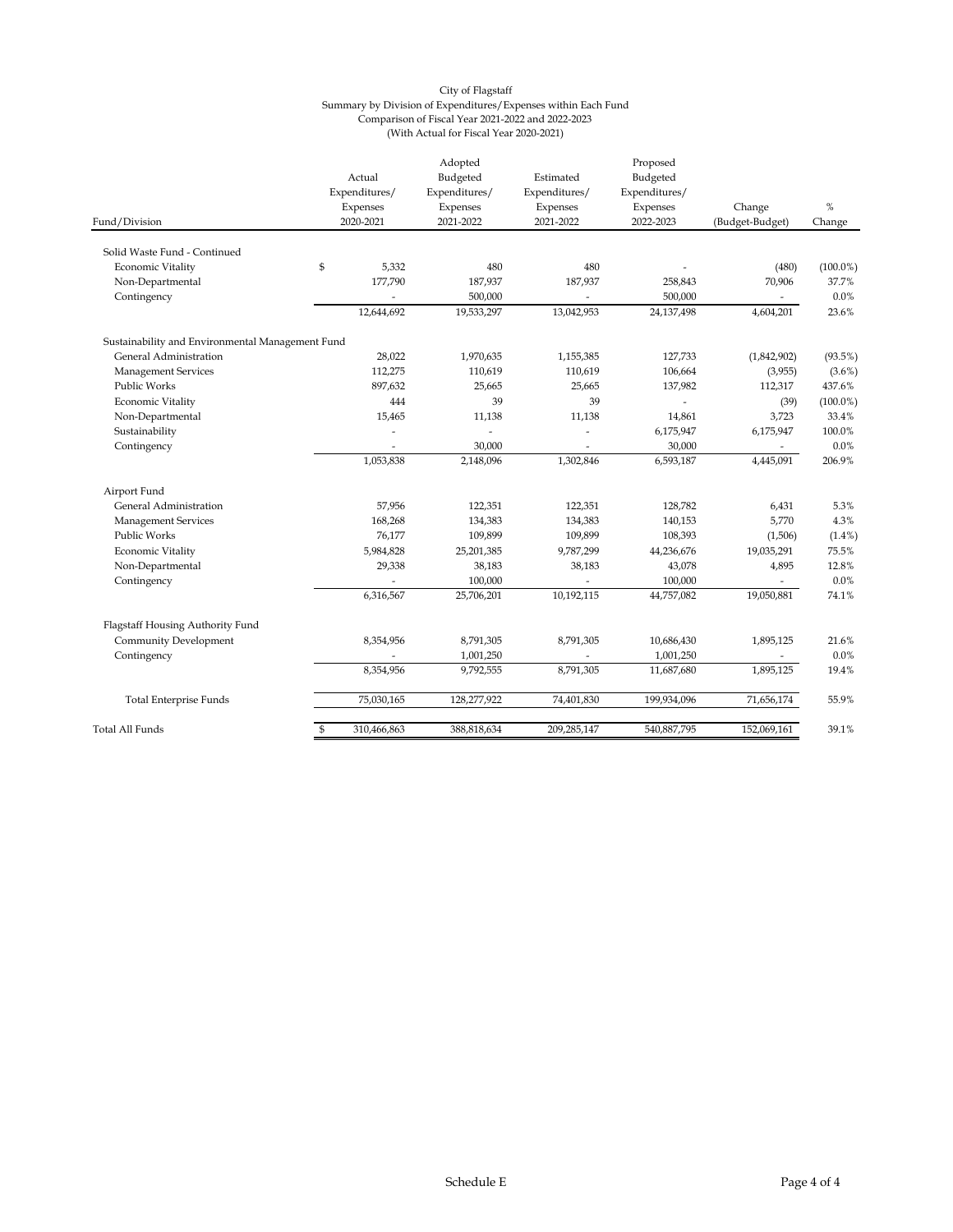## City of Flagstaff Budget Summary by Division of Expenditures Comparison of Fiscal Year 2021-2022 and 2022-2023 (With Actual for Fiscal Year 2020-2021)

|                                       |                         | Adopted                  |                          | Proposed      |                          |              |
|---------------------------------------|-------------------------|--------------------------|--------------------------|---------------|--------------------------|--------------|
|                                       | Actual                  | Budgeted                 | Estimated                | Budgeted      |                          |              |
|                                       | Expenditures/           | Expenditures/            | Expenditures/            | Expenditures/ |                          |              |
|                                       | Expenses                | Expenses                 | Expenses *               | Expenses      | Change                   | $\%$         |
| Division/Fund                         | 2020-2021               | 2021-2022                | 2021-2022                | 2022-2023     | (Budget-Budget)          | Change       |
|                                       |                         |                          |                          |               |                          |              |
| General Administration                |                         |                          |                          |               |                          |              |
| General Fund                          | \$<br>11,378,043        | 16,816,843               | 13,171,816               | 32,676,034    | 15,859,191               | 94.3%        |
| Library                               | 184,047                 | 272,459                  | 272,459                  | 280,520       | 8,061                    | 3.0%         |
| <b>HURF</b>                           | 138,764                 | 280,797                  | 280,797                  | 409,111       | 128,314                  | 45.7%        |
| Transportation                        | 72,462                  | 68,686                   | 68,686                   | 51,325        | (17, 361)                | (25.3%)      |
| Parking District                      | 23,519                  | 40,596                   | 40,596                   | 39,437        | (1, 159)                 | $(2.9\%)$    |
| Drinking Water                        | 253,035                 | 395,960                  | 395,960                  | 408,622       | 12,662                   | 3.2%         |
| Wastewater                            | 241,162                 | 232,368                  | 232,368                  | 230,375       | (1,993)                  | $(0.9\%)$    |
| Reclaimed Water                       | 28,900                  | 21,139                   | 21,139                   | 31,345        | 10,206                   | 48.3%        |
| Stormwater                            | 23,285                  | 84,847                   | 84,847                   | 71,614        | (13, 233)                | $(15.6\%)$   |
| Solid Waste                           | 238,034                 | 400,506                  | 400,506                  | 421,188       | 20,682                   | 5.2%         |
| Sustainability and Environmental Mgmt | 28,022                  | 1,970,635                | 1,155,385                | 127,733       | (1,842,902)              | $(93.5\%)$   |
| Airport                               | 57,956                  | 122,351                  | 122,351                  | 128,782       | 6,431                    | 5.3%         |
|                                       | 12,667,229              | 20,707,187               | 16,246,910               | 34,934,354    | 14,227,167               | 68.7%        |
| Community Development                 |                         |                          |                          |               |                          |              |
|                                       | 5,197,943               |                          |                          |               | 438,073                  |              |
| General Fund                          |                         | 4,581,233                | 4,279,058                | 5,019,306     |                          | 9.6%         |
| <b>HURF</b>                           | 1,468,024               | 9,439,638                | 1,745,825                |               | (9,439,638)              | $(100.0\%)$  |
| Transportation                        | 9,042,855               | $\overline{\phantom{a}}$ | $\overline{\phantom{0}}$ |               | $\overline{\phantom{a}}$ | $0.0\%$      |
| <b>FUTS</b>                           | 1,162,550               | $\overline{a}$           |                          |               | $\overline{\phantom{a}}$ | 0.0%         |
| Housing and Community Services        | 1,865,395               | 4,971,337                | 2,122,864                | 5,913,035     | 941,698                  | 18.9%        |
| Drinking Water                        |                         | 50,436                   | 50,436                   | 66,572        | 16,136                   | 32.0%        |
| Wastewater                            |                         | 16,812                   | 16,812                   |               | (16, 812)                | $(100.0\%)$  |
| Stormwater                            |                         |                          |                          | 73,907        | 73,907                   | 100.0%       |
| <b>Flagstaff Housing Authority</b>    | 8,354,956               | 8,791,305                | 8,791,305                | 10,686,430    | 1,895,125                | 21.6%        |
|                                       | 27,091,723              | 27,850,761               | 17,006,300               | 21,759,250    | (6,091,511)              | (21.9%)      |
| Management Services                   |                         |                          |                          |               |                          |              |
| General Fund                          | 4,057,286               | 5,002,102                | 4,665,288                | 5,684,459     | 682,357                  | 13.6%        |
| Library                               | 209,713                 | 187,931                  | 187,931                  | 151,324       | (36,607)                 | (19.5%)      |
| <b>HURF</b>                           | 201,018                 | 78,002                   | 78,002                   | 80,664        | 2,662                    | 3.4%         |
| Transportation                        | 188,863                 | 132,446                  | 132,446                  | 98,601        | (33, 845)                | $(25.6\%)$   |
| Parking District                      | 27,366                  | 11,338                   | 11,338                   | 13,601        | 2,263                    | 20.0%        |
| Drinking Water                        | 1,190,547               | 1,102,524                | 1,102,524                | 1,134,086     | 31,562                   | 2.9%         |
| Wastewater                            | 360,381                 | 327,001                  | 327,001                  | 343,692       | 16,691                   | 5.1%         |
| Reclaimed Water                       | 32,038                  | 42,806                   | 42,806                   | 40,969        |                          |              |
|                                       |                         |                          |                          |               | (1,837)                  | $(4.3\%)$    |
| Stormwater                            | 119,602                 | 146,630                  | 146,630                  | 110,656       | (35, 974)                | (24.5%)      |
| Solid Waste                           | 583,165                 | 449,680                  | 449,680                  | 477,379       | 27,699                   | 6.2%         |
| Sustainability and Environmental Mgmt | 112,275                 | 110,619                  | 110,619                  | 106,664       | (3,955)                  | $(3.6\%)$    |
| Airport                               | 168,268                 | 134,383                  | 134,383                  | 140,153       | 5,770                    | 4.3%         |
|                                       | 7,250,522               | 7,725,462                | 7,388,648                | 8,393,193     | 667,731                  | 8.6%         |
| Fire                                  |                         |                          |                          |               |                          |              |
| General Fund                          | 11,215,001              | 17,488,590               | 16,813,243               | 21,912,503    | 4,423,913                | 25.3%        |
| <b>COVID Relief Fund</b>              | 889,748                 |                          |                          |               | $\overline{a}$           | 0.0%         |
| Water Resource & Infrastructure Fund  | 363,568                 | 945,479                  | 945,479                  | 2,174,900     | 1,229,421                | 130.0%       |
|                                       | 12,468,317              | 18,434,069               | 17,758,722               | 24,087,403    | 5,653,334                | 30.7%        |
|                                       |                         |                          |                          |               |                          |              |
| Police<br>General Fund                | 18,916,316              | 21,887,143               | 21,221,952               | 24,025,033    | 2,137,890                | 9.8%         |
|                                       |                         |                          |                          |               |                          |              |
| <b>COVID Relief Fund</b>              | 1,044,298<br>19,960,614 | 21,887,143               | 21,221,952               | 24,025,033    | 2,137,890                | 0.0%<br>9.8% |
|                                       |                         |                          |                          |               |                          |              |
| Public Works                          |                         |                          |                          |               |                          |              |
| General Fund                          | 7,456,505               | 14,978,665               | 10,874,279               | 5,157,021     | (9,821,644)              | $(65.6\%)$   |
| Library                               | 43,397                  | 40,058                   | 40,058                   | 28,892        | (11, 166)                | (27.9%)      |
| <b>HURF</b>                           | 8,568,321               | 12,177,155               | 6,550,542                | 14,382,887    | 2,205,732                | 18.1%        |
| Transportation                        | 2,061,427               | 1,293,477                | 1,166,115                | 5,100,717     | 3,807,240                | 294.3%       |
| Recreation                            | 10,358                  | 10,400                   | 10,400                   |               | (10, 400)                | $(100.0\%)$  |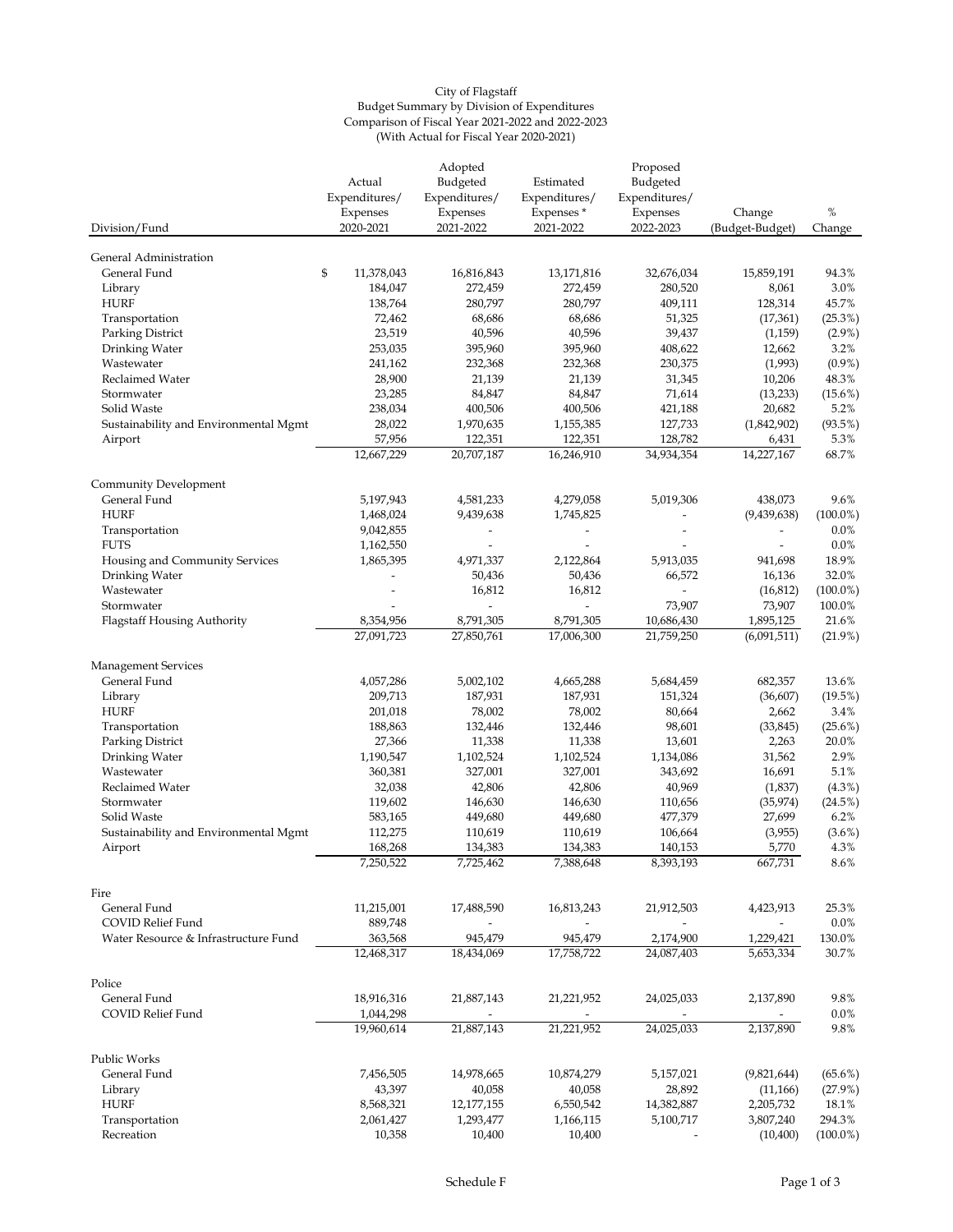## City of Flagstaff Budget Summary by Division of Expenditures Comparison of Fiscal Year 2021-2022 and 2022-2023 (With Actual for Fiscal Year 2020-2021)

| Division/Fund                         | Actual<br>Expenditures/<br>Expenses<br>2020-2021 | Adopted<br>Budgeted<br>Expenditures/<br>Expenses<br>2021-2022 | Estimated<br>Expenditures/<br>Expenses*<br>2021-2022 | Proposed<br>Budgeted<br>Expenditures/<br>Expenses<br>2022-2023 | Change<br>(Budget-Budget) | %<br>Change         |
|---------------------------------------|--------------------------------------------------|---------------------------------------------------------------|------------------------------------------------------|----------------------------------------------------------------|---------------------------|---------------------|
|                                       |                                                  |                                                               |                                                      |                                                                |                           |                     |
| Public Works - Continued              |                                                  |                                                               |                                                      |                                                                |                           |                     |
| <b>Parking District</b>               | \$<br>567                                        | 4,063                                                         | 4,063                                                | 420                                                            | (3,643)                   | (89.7%)             |
| Drinking Water                        | 105,173                                          | 149,725                                                       | 149,725                                              | 122,584                                                        | (27, 141)                 | $(18.1\%)$          |
| Wastewater                            | 19,939                                           | 23,859                                                        | 23,859                                               | 31,232                                                         | 7,373                     | 30.9%               |
| Stormwater<br>Solid Waste             | 108<br>11,640,371                                | 529<br>17,994,694                                             | 529<br>12,004,350                                    | 2,098<br>22,480,088                                            | 1,569<br>4,485,394        | 296.6%<br>24.9%     |
| Sustainability and Environmental Mgmt | 897,632                                          | 25,665                                                        | 25,665                                               | 137,982                                                        | 112,317                   | 437.6%              |
| Airport                               | 76,177                                           | 109,899                                                       | 109,899                                              | 108,393                                                        | (1,506)                   | $(1.4\%)$           |
|                                       | 30,879,975                                       | 46,808,189                                                    | 30,959,484                                           | 47,555,522                                                     | 747,333                   | 1.6%                |
| <b>Economic Vitality</b>              |                                                  |                                                               |                                                      |                                                                |                           |                     |
| General Fund                          | 119,599                                          | 202,834                                                       | 127,834                                              | 258,918                                                        | 56,084                    | 27.7%               |
| Library                               | 4,394,792                                        | 7,495,180                                                     | 5,916,569                                            | 7,174,059                                                      | (321, 121)                | $(4.3\%)$           |
| <b>HURF</b>                           | 2,706                                            | 220                                                           | 220                                                  |                                                                | (220)                     | $(100.0\%)$         |
| Transportation                        | 748                                              | 86                                                            | 86                                                   |                                                                | (86)                      | $(100.0\%)$         |
| Beautification                        | 525,508                                          | 6,127,867                                                     | 755,876                                              | 6,054,099                                                      | (73, 768)                 | $(1.2\%)$           |
| Economic Development                  | 1,162,765                                        | 1,742,551                                                     | 1,349,928                                            | 1,745,230                                                      | 2,679                     | 0.2%                |
| Tourism                               | 2,314,873                                        | 3,156,284                                                     | 3,076,284                                            | 3,271,449                                                      | 115,165                   | 3.6%                |
| Arts and Science                      | 623,631                                          | 1,340,007                                                     | 619,507                                              | 1,258,679                                                      | (81, 328)                 | $(6.1\%)$           |
| Parking District                      | 572,447                                          | 2,014,028                                                     | 846,192                                              | 2,354,524                                                      | 340,496                   | 16.9%               |
| Drinking Water                        | 5,640                                            | 543                                                           | 543                                                  |                                                                | (543)                     | $(100.0\%)$         |
| Wastewater                            | 2,383                                            | 209                                                           | 209                                                  |                                                                | (209)                     | $(100.0\%)$         |
| <b>Reclaimed Water</b>                | 240                                              | 20                                                            | 20                                                   |                                                                | (20)                      | $(100.0\%)$         |
| Stormwater                            | 397                                              | 37                                                            | 37                                                   |                                                                | (37)                      | $(100.0\%)$         |
| Solid Waste                           | 5,332                                            | 480                                                           | 480                                                  |                                                                | (480)                     | $(100.0\%)$         |
| Sustainability and Environmental Mgmt | 444                                              | 39                                                            | 39                                                   |                                                                | (39)                      | $(100.0\%)$         |
| Airport                               | 5,984,828<br>15,716,333                          | 25,201,385<br>47,281,770                                      | 9,787,299<br>22,481,123                              | 44,236,676<br>66,353,634                                       | 19,035,291<br>19,071,864  | 75.5%<br>40.3%      |
| <b>Water Services</b>                 |                                                  |                                                               |                                                      |                                                                |                           |                     |
| Drinking Water                        | 20,465,940                                       | 36,955,509                                                    | 16,898,049                                           | 35,705,179                                                     | (1,250,330)               | $(3.4\%)$           |
| Wastewater                            | 5,707,606                                        | 16,580,973                                                    | 8,462,292                                            | 32,290,176                                                     | 15,709,203                | 94.7%               |
| Reclaimed Water                       | 647,286                                          | 1,779,601                                                     | 581,032                                              | 2,300,344                                                      | 520,743                   | 29.3%               |
| Stormwater                            | 17,211,272                                       | 10,813,591                                                    | 12,313,139                                           | 37,375,898                                                     | 26,562,307                | 245.6%              |
|                                       | 44,032,104                                       | 66,129,674                                                    | 38,254,512                                           | 107,671,597                                                    | 41,541,923                | 62.8%               |
| Non-Departmental                      |                                                  |                                                               |                                                      |                                                                |                           |                     |
| General Fund                          | (2,519,050)                                      | (1,346,977)                                                   | (3,646,954)                                          | 8,362,818                                                      | 9,709,795                 | $(720.9\%)$         |
| <b>COVID Relief Fund</b>              |                                                  | 6,171,965                                                     | 2,119,741                                            | 3,118,516                                                      | (3,053,449)               | (49.5%)             |
| Library                               | 71,752                                           | 61,878                                                        | 61,878                                               | 74,008                                                         | 12,130                    | 19.6%               |
| <b>HURF</b>                           | 126,879                                          | 190,920                                                       | 190,920                                              | 202,761                                                        | 11,841                    | 6.2%                |
| Transportation                        | 7,498,961                                        | 9,579,751                                                     | 6,278,437                                            | 14,347,388                                                     | 4,767,637                 | 49.8%               |
| Housing and Community Services        | 68,877                                           | 48,668                                                        | 48,668                                               | 46,235                                                         | (2, 433)                  | $(5.0\%)$           |
| Parking District                      | 10,367                                           | 8,325                                                         | 8,325                                                | 8,419                                                          | 94                        | 1.1%                |
| General Obligation Bonds              | 7,303,370                                        | 7,388,402                                                     | 7,388,402                                            | 8,302,508                                                      | 914,106                   | 12.4%               |
| Pension Debt Service Fund             | 120,578,514                                      | 9,197,890                                                     | 9,197,890                                            | 9,197,868                                                      | (22)                      | $(0.0\%)$           |
| GO Bond Funded Projects               | 1,143,971                                        | 5,688,639                                                     | 1,060,968                                            | 44,650,010                                                     | 38,961,371                | 684.9%              |
| Non GO Bond Funded Projects           | 5,624,628                                        | 34,303,906                                                    | 10,914                                               | 4,458,057                                                      | (29, 845, 849)            | $(87.0\%)$          |
| Drinking Water                        | 157,666                                          | 148,373                                                       | 148,373                                              | 189,267                                                        | 40,894                    | 27.6%               |
| Wastewater                            | 65,901                                           | 55,653                                                        | 55,653                                               | 64,525                                                         | 8,872                     | 15.9%               |
| Reclaimed Water                       | 8,161                                            | 6,569                                                         | 6,569                                                | 5,272                                                          | (1, 297)                  | (19.7%)             |
| Stormwater<br>Solid Waste             | 13,450<br>177,790                                | 12,059<br>187,937                                             | 12,059<br>187,937                                    | 10,236<br>258,843                                              | (1,823)<br>70,906         | $(15.1\%)$<br>37.7% |
| Sustainability and Environmental Mgmt | 15,465                                           | 11,138                                                        | 11,138                                               | 14,861                                                         | 3,723                     | 33.4%               |
| Airport                               | 29,338                                           | 38,183                                                        | 38,183                                               | 43,078                                                         | 4,895                     | 12.8%               |
|                                       | 140,376,040                                      | 71,753,279                                                    | 23,179,101                                           | 93,361,217                                                     | 21,607,938                | 30.1%               |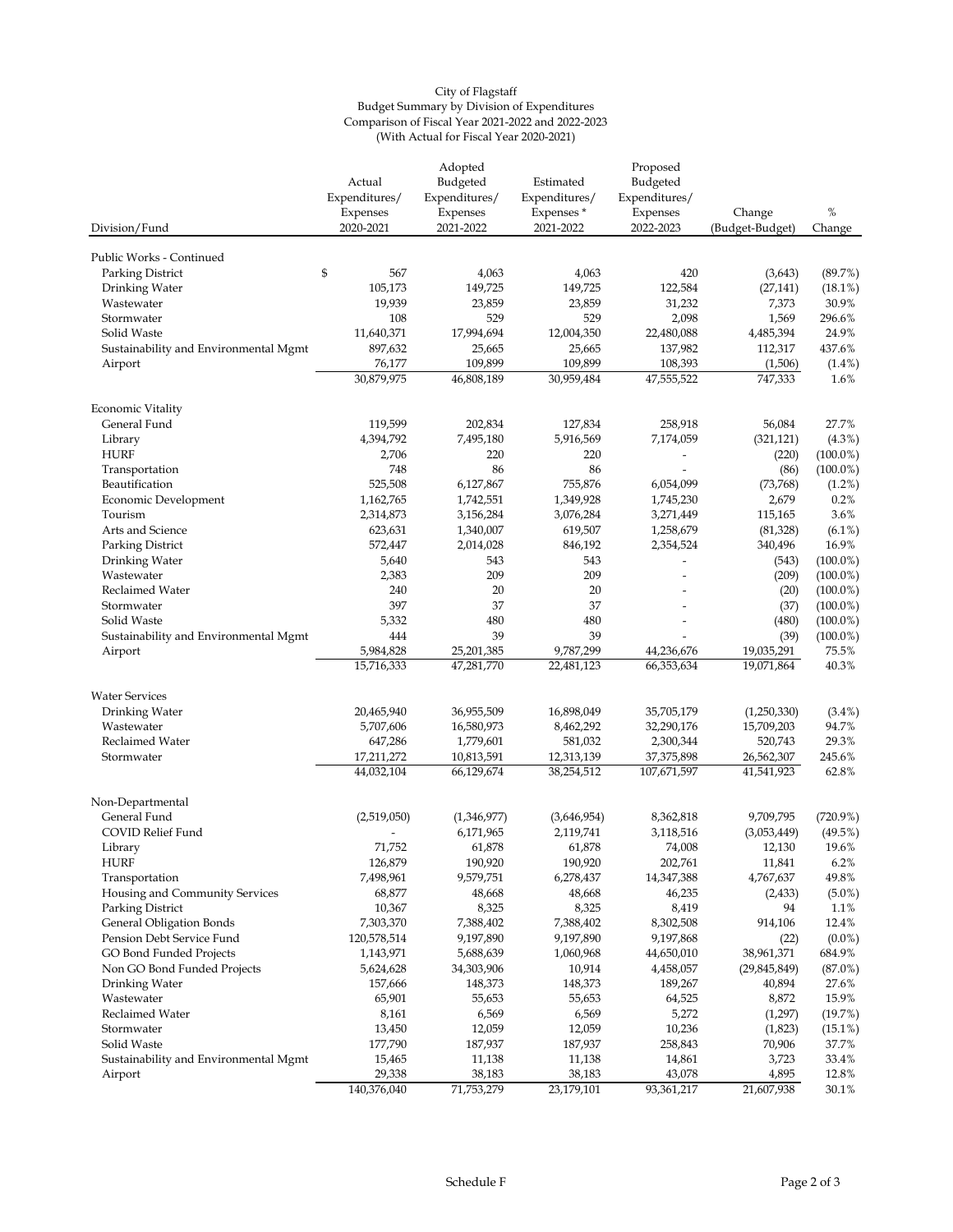## City of Flagstaff Budget Summary by Division of Expenditures Comparison of Fiscal Year 2021-2022 and 2022-2023 (With Actual for Fiscal Year 2020-2021)

|                                        | Actual                       | Adopted<br>Budgeted   | Estimated               | Proposed<br>Budgeted  |                           |                |
|----------------------------------------|------------------------------|-----------------------|-------------------------|-----------------------|---------------------------|----------------|
|                                        | Expenditures/                | Expenditures/         | Expenditures/           | Expenditures/         |                           |                |
| Division/Fund                          | Expenses<br>2020-2021        | Expenses<br>2021-2022 | Expenses *<br>2021-2022 | Expenses<br>2022-2023 | Change<br>(Budget-Budget) | $\%$<br>Change |
|                                        |                              |                       |                         |                       |                           |                |
| City Engineering                       |                              |                       |                         |                       |                           |                |
| General Fund                           | \$                           | 1,999,513             | 1,944,513               | 2,124,281             | 124,768                   | 6.2%           |
| <b>HURF</b>                            |                              | 9,439,638             | 1,745,825               | 23,712,129            | 14,272,491                | 151.2%         |
| Transportation                         |                              | 41,478,889            | 10,729,307              | 58, 363, 165          | 16,884,276                | 40.7%          |
|                                        |                              | 52,918,040            | 14,419,645              | 84,199,575            | 31,281,535                | 59.1%          |
| Parks, Recreation, Open Space & Events |                              |                       |                         |                       |                           |                |
| General Fund                           |                              |                       |                         | 13,381,360            | 13,381,360                | 100.0%         |
| <b>BBB-Recreation</b>                  |                              |                       |                         | 1,810,400             | 1,810,400                 | 100.0%         |
|                                        |                              |                       |                         | 15,191,760            | 15,191,760                | 100.0%         |
| Sustainability                         |                              |                       |                         |                       |                           |                |
| Sustainability and Environmental Mgmt  |                              |                       |                         | 6,175,947             | 6,175,947                 | 100.0%         |
|                                        |                              |                       |                         | 6,175,947             | 6,175,947                 | 100.0%         |
| Reserves/Contingencies                 |                              |                       |                         |                       |                           |                |
| General Fund                           | 24,006                       | 3,196,810             | 368,750                 | 2,928,060             | (268,750)                 | $(8.4\%)$      |
| Library                                |                              | 100,000               |                         | 100,000               |                           | $0.0\%$        |
| <b>HURF</b>                            |                              | 100,000               |                         | 100,000               | $\overline{a}$            | 0.0%           |
| Beautification                         |                              | 10,000                |                         | 10,000                | $\overline{a}$            | 0.0%           |
| Economic Development                   |                              | 45,000                |                         | 45,000                | $\overline{\phantom{a}}$  | 0.0%           |
| Tourism                                |                              | 50,000                |                         | 175,000               | 125,000                   | 250.0%         |
| Arts and Science                       |                              | 10,000                |                         | 10,000                | $\overline{a}$            | 0.0%           |
| Parking District                       |                              | 30,000                |                         | 30,000                | $\overline{a}$            | 0.0%           |
| Drinking Water                         |                              | 1,000,000             |                         | 1,000,000             | $\overline{a}$            | 0.0%           |
| Wastewater                             |                              | 800,000               |                         | 800,000               | $\overline{a}$            | 0.0%           |
| Reclaimed Water                        |                              | 50,000                |                         | 50,000                | $\overline{a}$            | 0.0%           |
| Stormwater                             |                              | 300,000               |                         | 300,000               | $\overline{a}$            | 0.0%           |
| Solid Waste                            |                              | 500,000               |                         | 500,000               |                           | 0.0%           |
| Sustainability and Environmental Mgmt  |                              | 30,000                |                         | 30,000                |                           | 0.0%           |
| Airport                                |                              | 100,000               |                         | 100,000               |                           | 0.0%           |
| <b>Flagstaff Housing Authority</b>     |                              | 1,001,250             | $\overline{a}$          | 1,001,250             | $\overline{a}$            | 0.0%           |
|                                        | 24,006                       | 7,323,060             | 368,750                 | 7,179,310             | (143,750)                 | $(2.0\%)$      |
| All Funds Total                        | $\mathcal{S}$<br>310,466,863 | 388,818,634           | 209,285,147             | 540,887,795           | 152,069,161               | 39.1%          |

\*Includes actual expenditures/expenses recognized on the modified accrual or accrual basis as of the date the proposed budget was prepared, plus estimated expenditures/expenses for the remainder of the fiscal year.